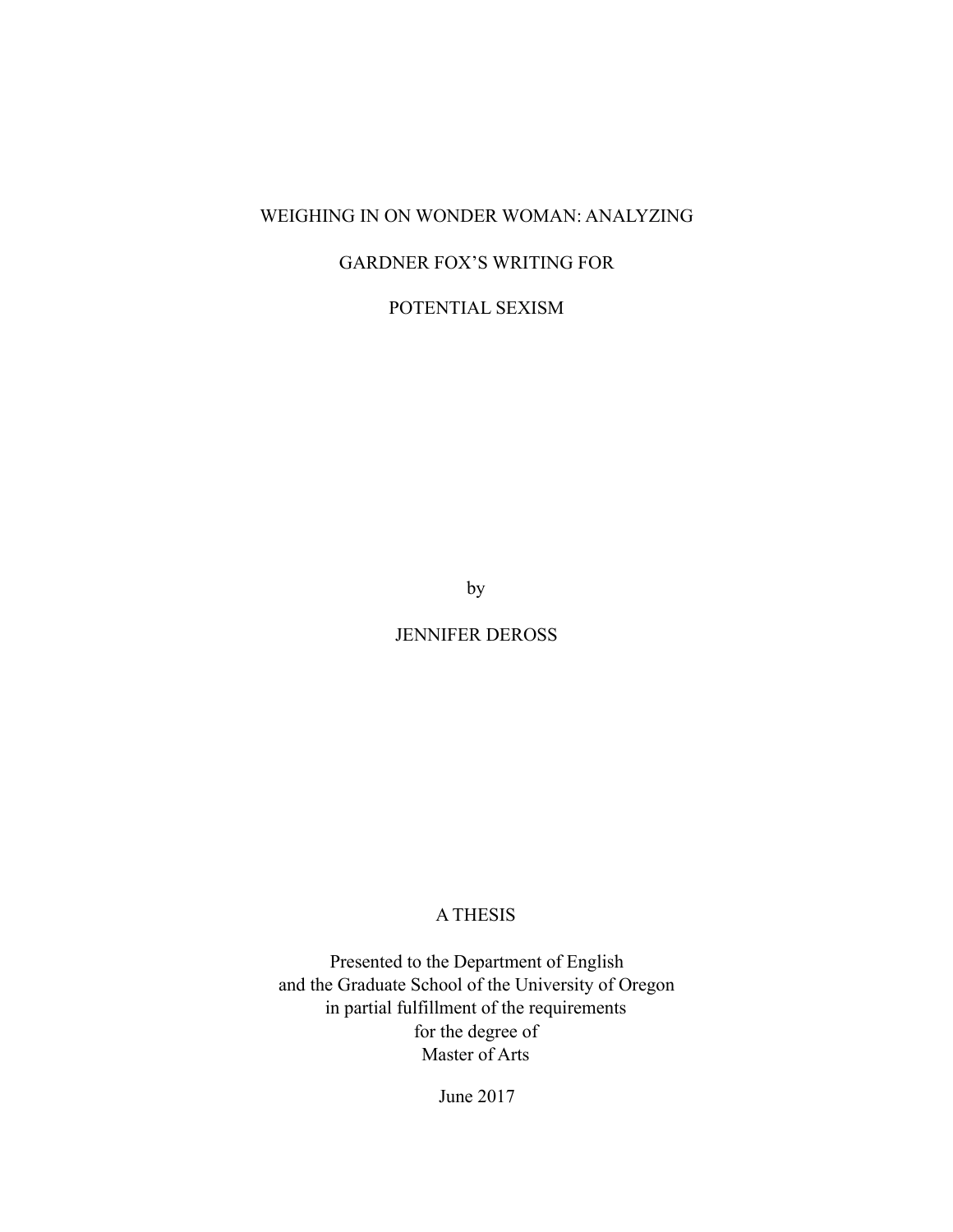### THESIS APPROVAL PAGE

#### Student: Jennifer DeRoss

Title: Weighing in on Wonder Woman: Analyzing Gardner Fox's Writing for Potential Sexism

This thesis has been accepted and approved in partial fulfillment of the requirements for the Master of Arts degree in the Department of English by:

| Elizabeth Wheeler | Chairperson |
|-------------------|-------------|
| Heidi Kaufman     | Member      |
| Andréa Gilroy     | Member      |
|                   |             |
| and               |             |

Scott L. Pratt Dean of the Graduate School

Original approval signatures are on file with the University of Oregon Graduate School.

Degree awarded June 2017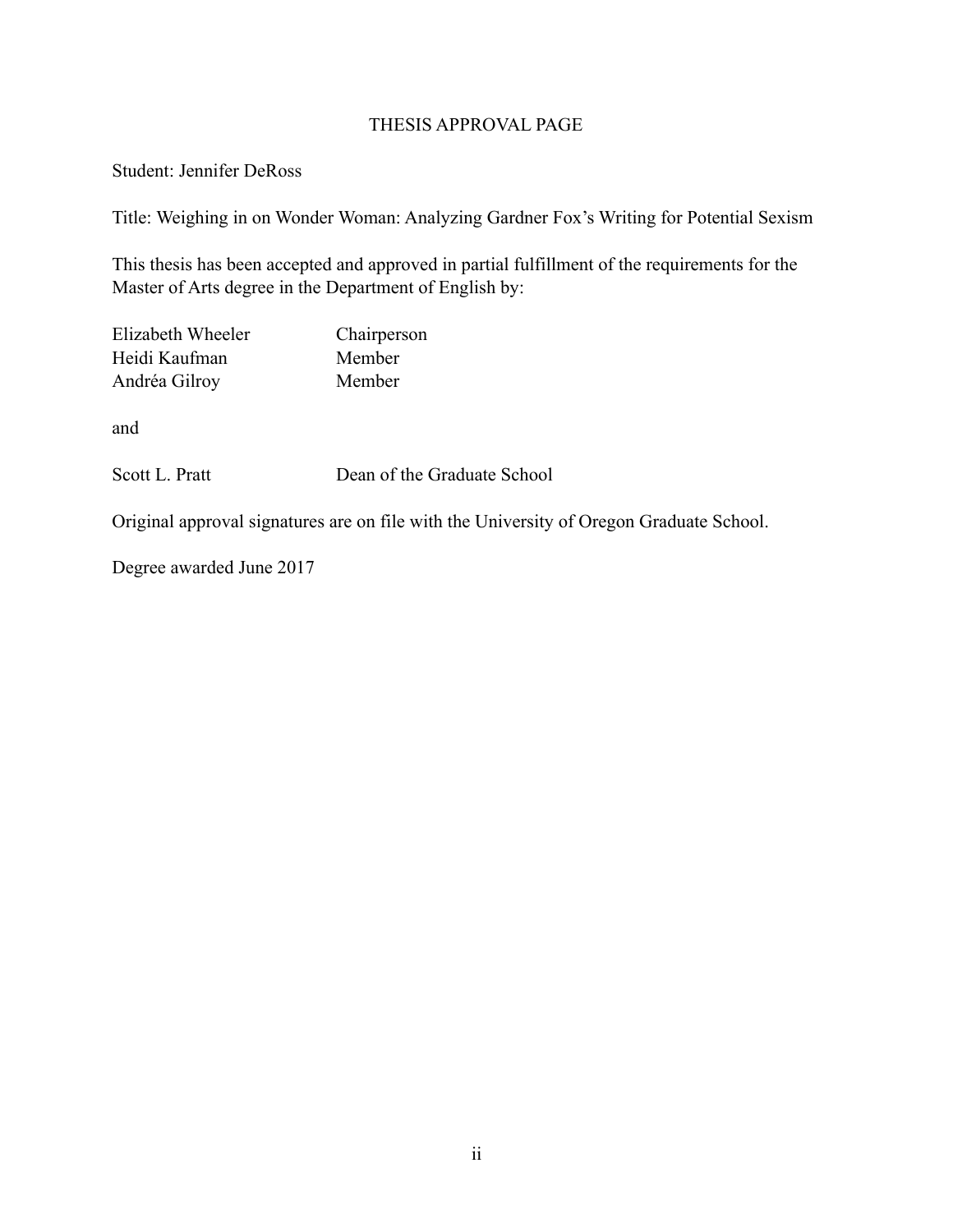© 2017 Jennifer DeRoss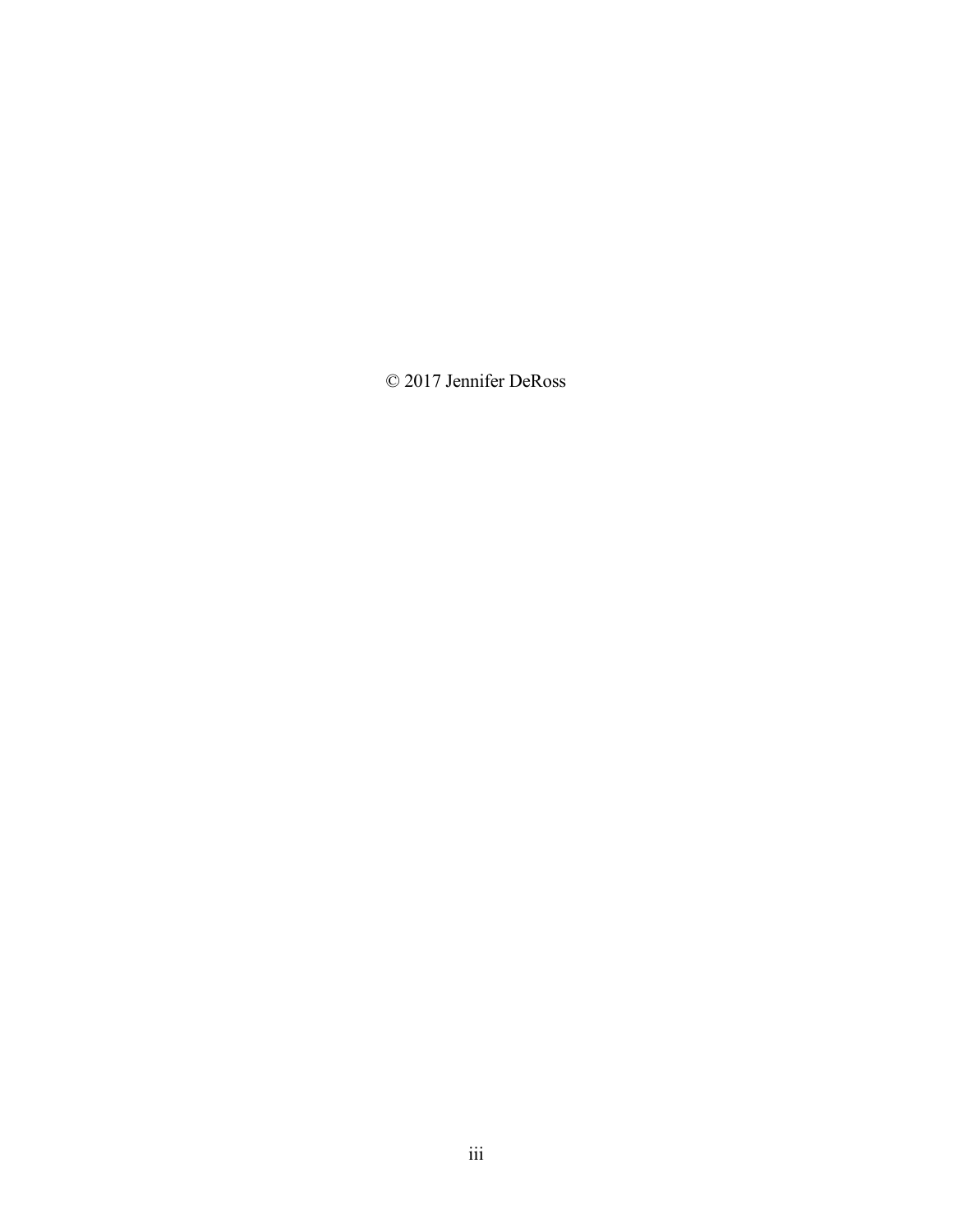#### THESIS ABSTRACT

Jennifer DeRoss Master of Arts Department of English June 2017

Title: Weighing in on Wonder Woman: Analyzing Gardner Fox's Writing for Potential Sexism

Wonder Woman is seen as the embodiment of feminism in the comic world and her placement as the secretary of the Justice Society of America is seen as a crime against her character. Many blame Gardner Fox for this decision, but I argue that accusing him of sexism is an oversimplification. My work seeks to fill in the lack of knowledge regarding his writing of Wonder Woman and restore his name. While scholars are right to be attentive to the use of demeaning stereotypes that have long been used to keep women from access to power, the way in which Gardner Fox wrote Wonder Woman, conveys a sense of respect for women and their contributions to society in general; therefore, assertions that he is a sexist are not only misleading but inappropriately degrading the work of a man who was trying to accurately represent the women he saw around him.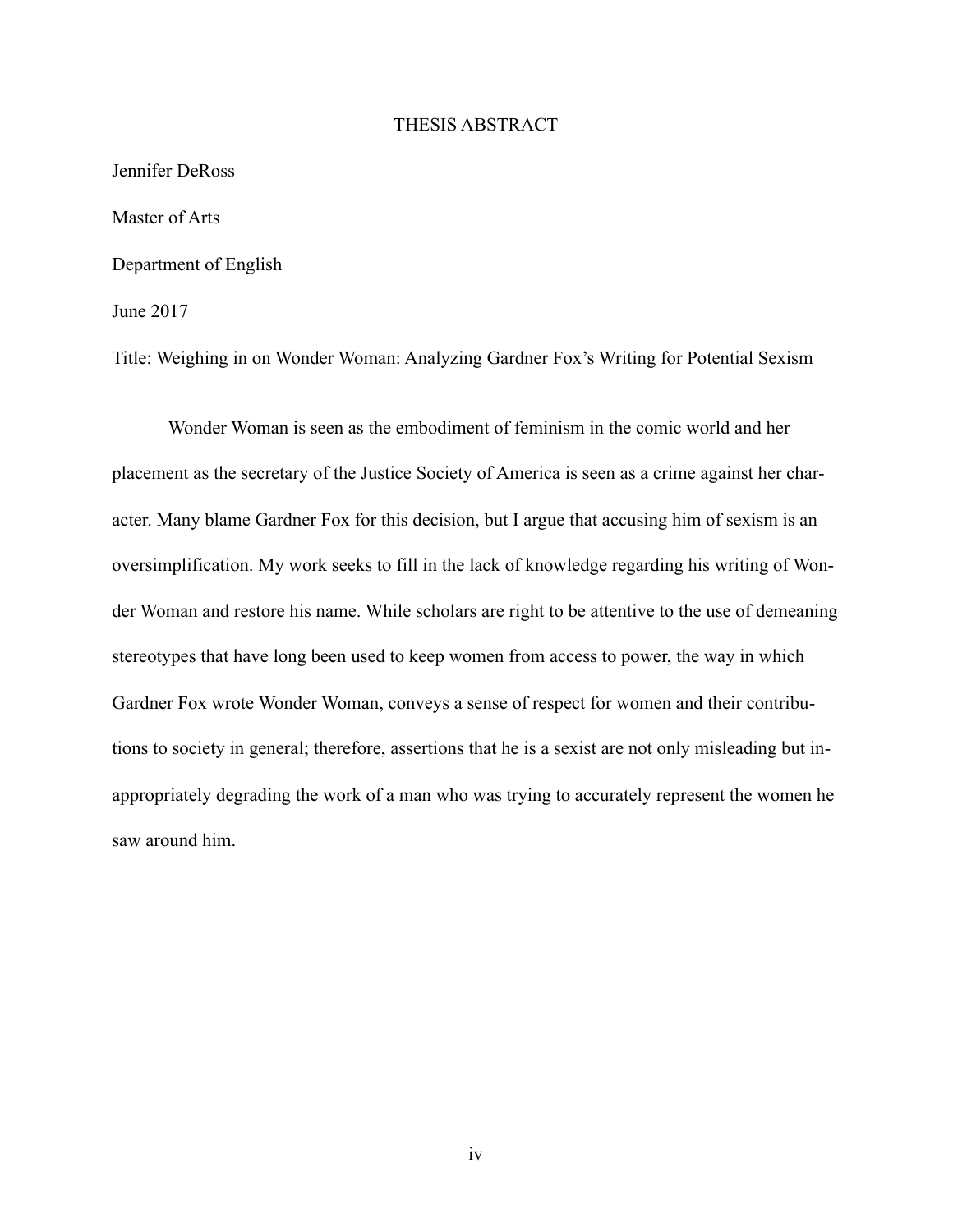#### CURRICULUM VITAE

#### NAME OF AUTHOR: Jennifer DeRoss

#### GRADUATE AND UNDERGRADUATE SCHOOLS ATTENDED:

 University of Oregon, Eugene Lane Community College, Eugene

#### DEGREES AWARDED:

 Master of Arts, English, 2017, University of Oregon Bachelors of Arts, 2015, English/Comic Studies, University of Oregon

#### AREAS OF SPECIAL INTEREST:

Comic Studies Archive Studies Biography Studies Queer Studies

#### PROFESSIONAL EXPERIENCE:

GE Writing Instructor, University of Oregon, 2016-2017

GE Writing Tutor, University of Oregon, 2015-2016

Instructional Support Specialist, Lane Community College, 2008-2015

#### GRANTS, AWARDS, AND HONORS:

 Sherwood Travel Award, Not Gay Enough So You'd Notice: Fuffy from a Deconstructive Point of View, University of Oregon, 2017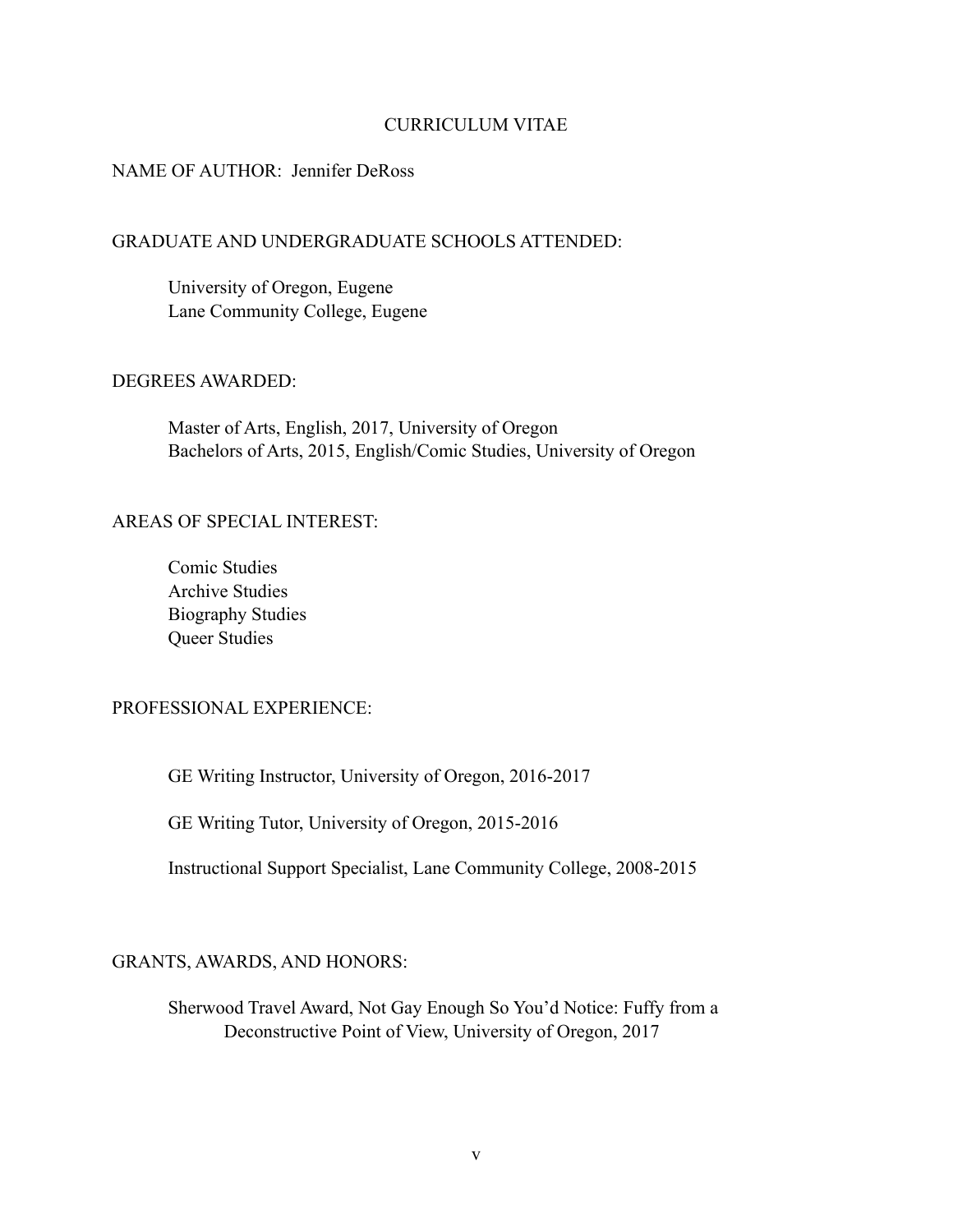#### ACKNOWLEDGMENTS

There are simply too many people to list, but Elizabeth Wheeler, Heidi Kaufman, Andréa Gilroy, Roy Thomas, and Benjamin Saunders have all contributed immensely in my progress on this project and I want to express my sincerest appreciations to them.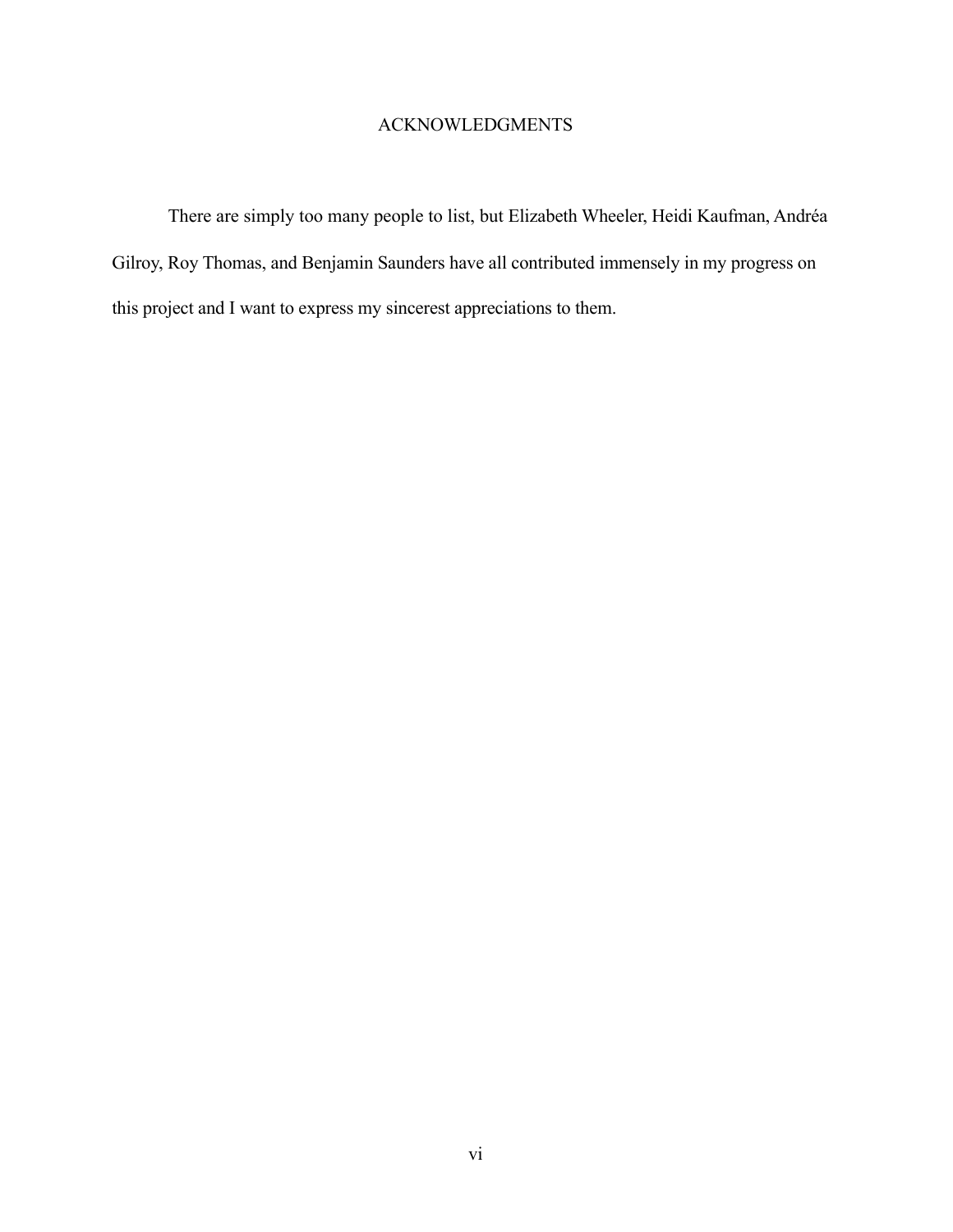I dedicate this and all my work to my two sons: Jacob and Cannon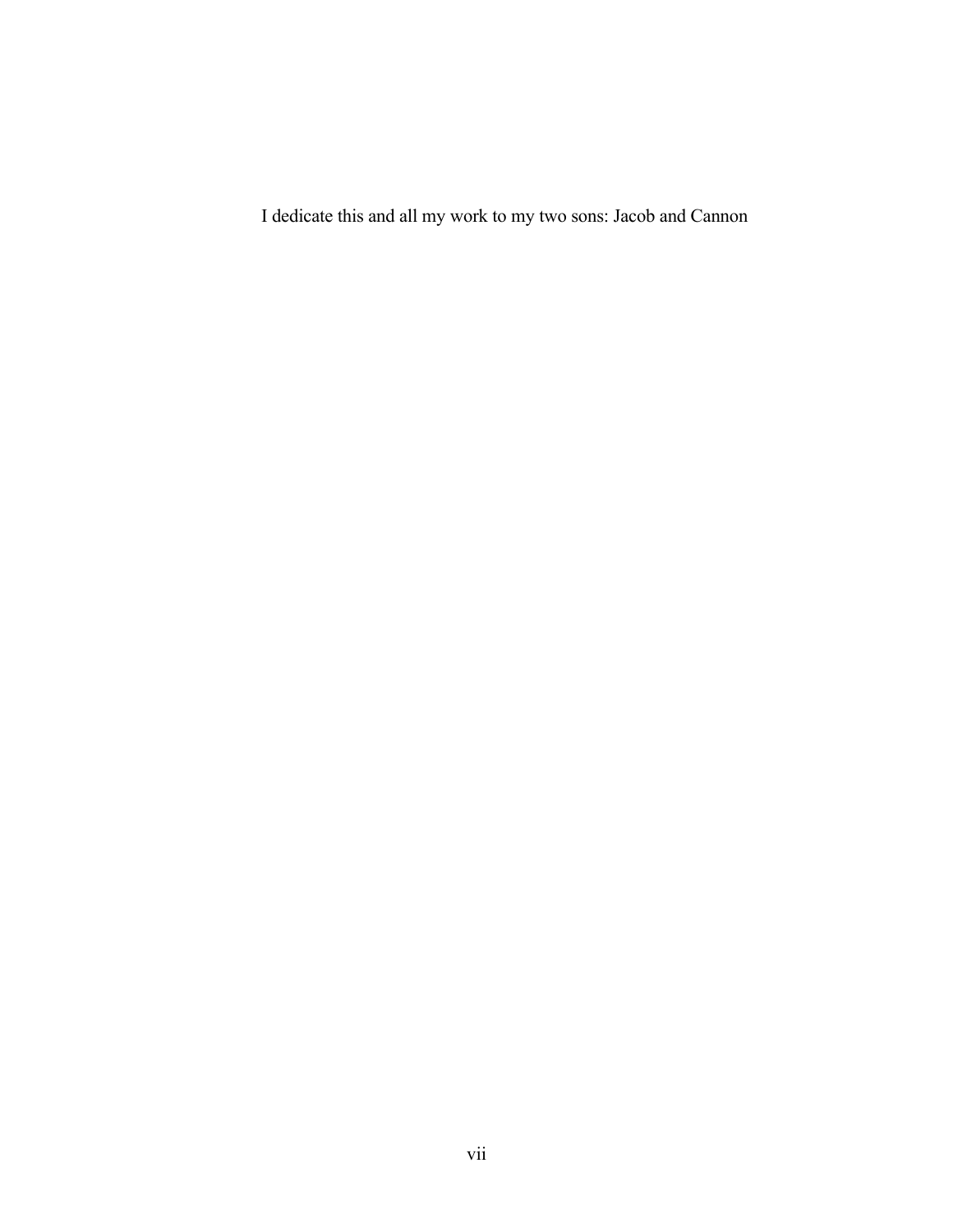# TABLE OF CONTENTS

| Chapter | Page |
|---------|------|
|         |      |

| I. WEIGHING IN ON WONDER WOMAN: ANALYZING GARDNER FOX'S |    |
|---------------------------------------------------------|----|
|                                                         |    |
|                                                         | 28 |
|                                                         |    |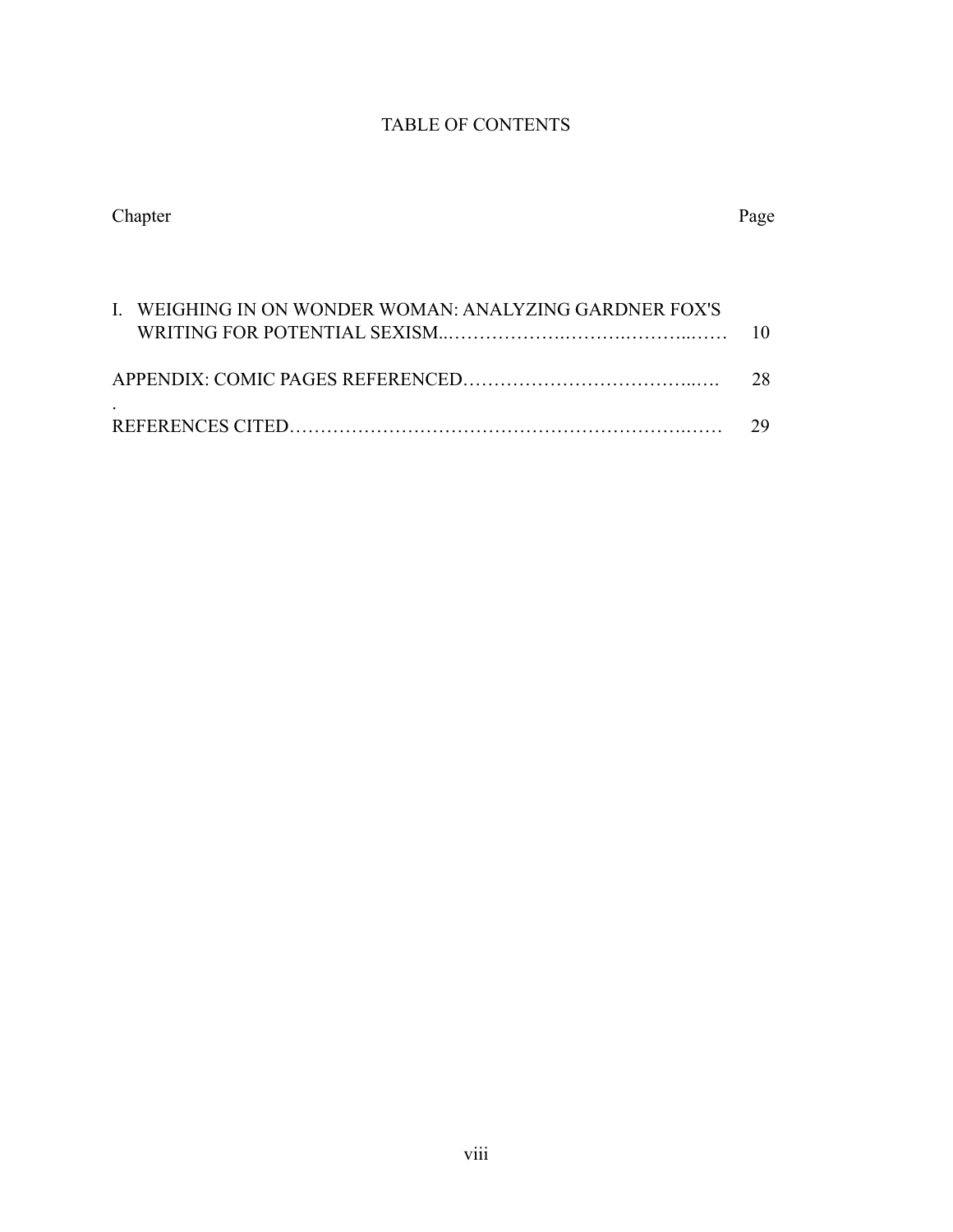#### <span id="page-8-1"></span>CHAPTER I

# WEIGHING IN ON WONDER WOMAN: ANALYZING GARDNER FOX'S WRITING FOR POTENTIAL SEXISM

The Hawkman story in *Flash Comics* #20 (1941), opens with Carter Hall and Shiera Sanders listening to a radio story where they hear about a man who can control a bomb from a distance. After Sanders leaves, Hall dons his Hawkman costume. If this was the first Hawkman comic one picked up, one would assume from this set-up that Sanders was a romantic character whose only purpose is to be rescued like many women in superhero comics from the Golden Age[.](#page-8-0)<sup>[1](#page-8-0)</sup> Instead, Sanders gets a meanwhile. At the same time as Hawkman is dodging bombs, Sanders looks out the window and sees that the bomber is right across from her home. In an attempt to have a laugh

on "Mister Carter 'Hawkman' Hall" she proceeds to use a lariat to swing over the "crowded street below," climb into the apartment through a balcony window, and hold the bomber at gunpoint! (200) (See figure One) This is not only a heroic act, it shows the reader that she knows who he is and highlights the competitive nature of their relationship. Unfortunately, she is quickly immobilized and Hawkman saves her just in time. This rapid shift feels quite illogical after such heroics. That said, reading Hawkman serially reveals that this kind of pattern of rescue is frequently replicated by both her and Hawkman himself as well with Sanders coming in to save him instead. This points to a sense of equality and an emphasis on the fact that they depend on each other. It should be no surprise that she later becomes Hawkgirl, a superhero in her own

<span id="page-8-0"></span>While women in superhero comics are often used to set up plot points for the male hero and title character, there are a fair amount more female heroes in the Golden Age than some might think. Among the most notable are The Woman in Red, Miss Fury, Fantomah, and Sheena of the Jungle. Still, few titles contained multiple female characters and female-led issues often had back-up characters that were mostly made up of men keeping the gender balance weighted heavily on the masculine side. The Golden Age is generally accepted to have run from between the last part of the Great Depression to the end of America's involvement in World War II, or the late 1930s to the late 1940s.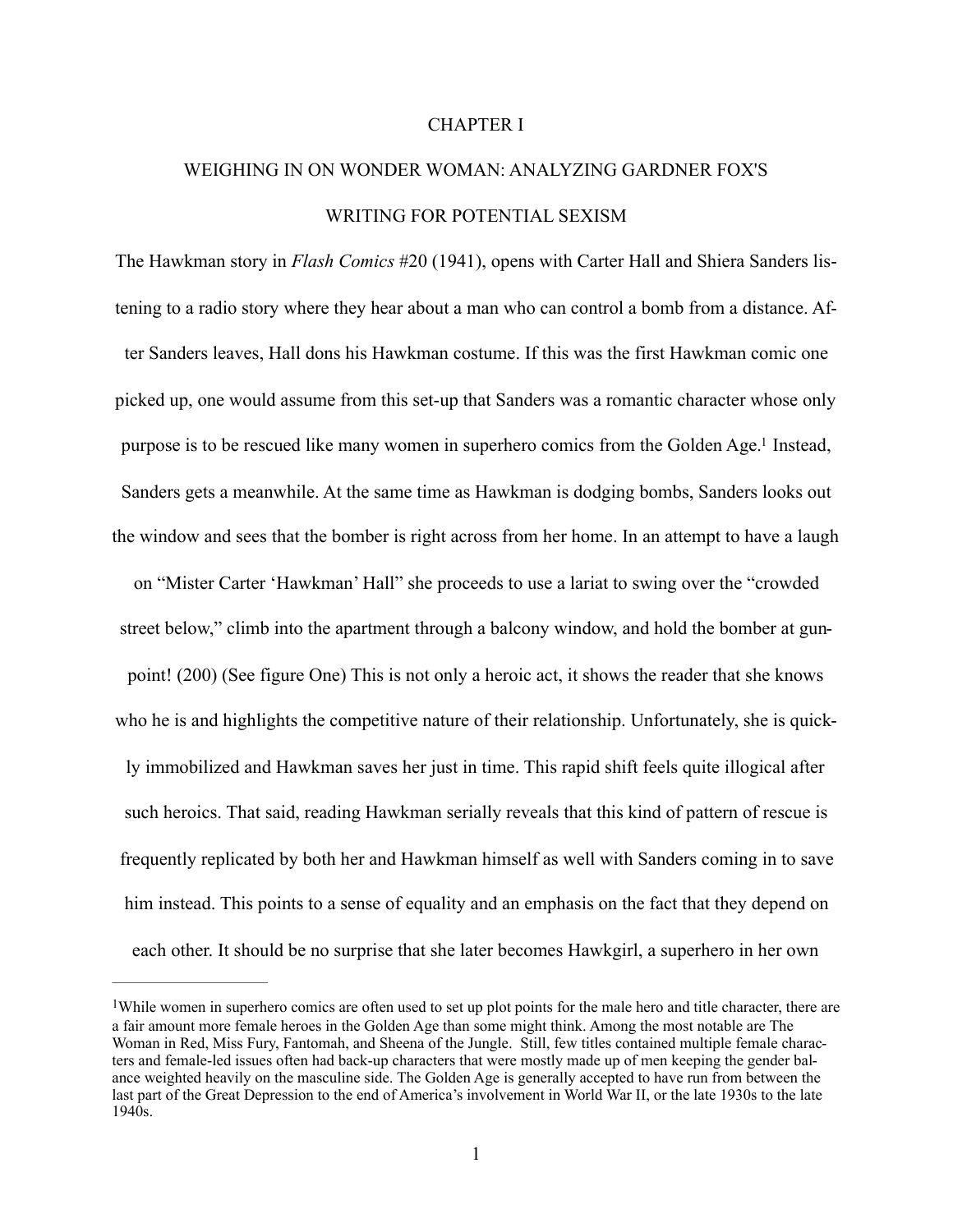right. When making a "strong" female character, many will do so by writing a female with masculine attributes because we culturally read feminine attributes as inherently negative. This is not the case for writer and co-creator, Gardner Fox, whose female characters consistently stand out

from these simple amalgamations. This point is evident in the very first panel where we see Sanders in her loungewear looking out the window with a fashion magazine sitting by her side. Here, Fox suggests that she may go off to show up "the hawk" in a masculine manner, but she remains a woman who reads women's magazines and cares about her appearance. These little moments make her recognizable and distinct as a woman whose strength emerges through her association with a range of character traits. In this context, it might be shocking to hear that Gardner Fox also wrote for Wonder Woman when she was made the secretary of the *All-Star's*

Justice Society of America and she often gets sidelined from the action.

 Wonder Woman is seen as the embodiment of feminism in the superhero comic world and many people still count placing her as the secretary of the Justice Society of America as one of the biggest crimes against her character and the most sexist moment in comic book history. Some, like Jill Lepore, blame Fox for this decision and it is seen by those people as the biggest blemish on his career. I argue that, while he did write the stories where she was a secretary, to judge or dismiss Fox as merely playing into female stereotypes limits our understanding of his writing as a whole and indeed much of early DC as his writing was seminal to the building of the company. There are many factors that led to the decision to make Wonder Woman the secretary of the Justice Society of America (JSA). In fact, the final decision would have been made by Sheldon Mayer, the editor of both the Wonder Woman and JSA titles. It is also important to note that William Marston, the creator of Wonder Woman, was very particular about his character and

2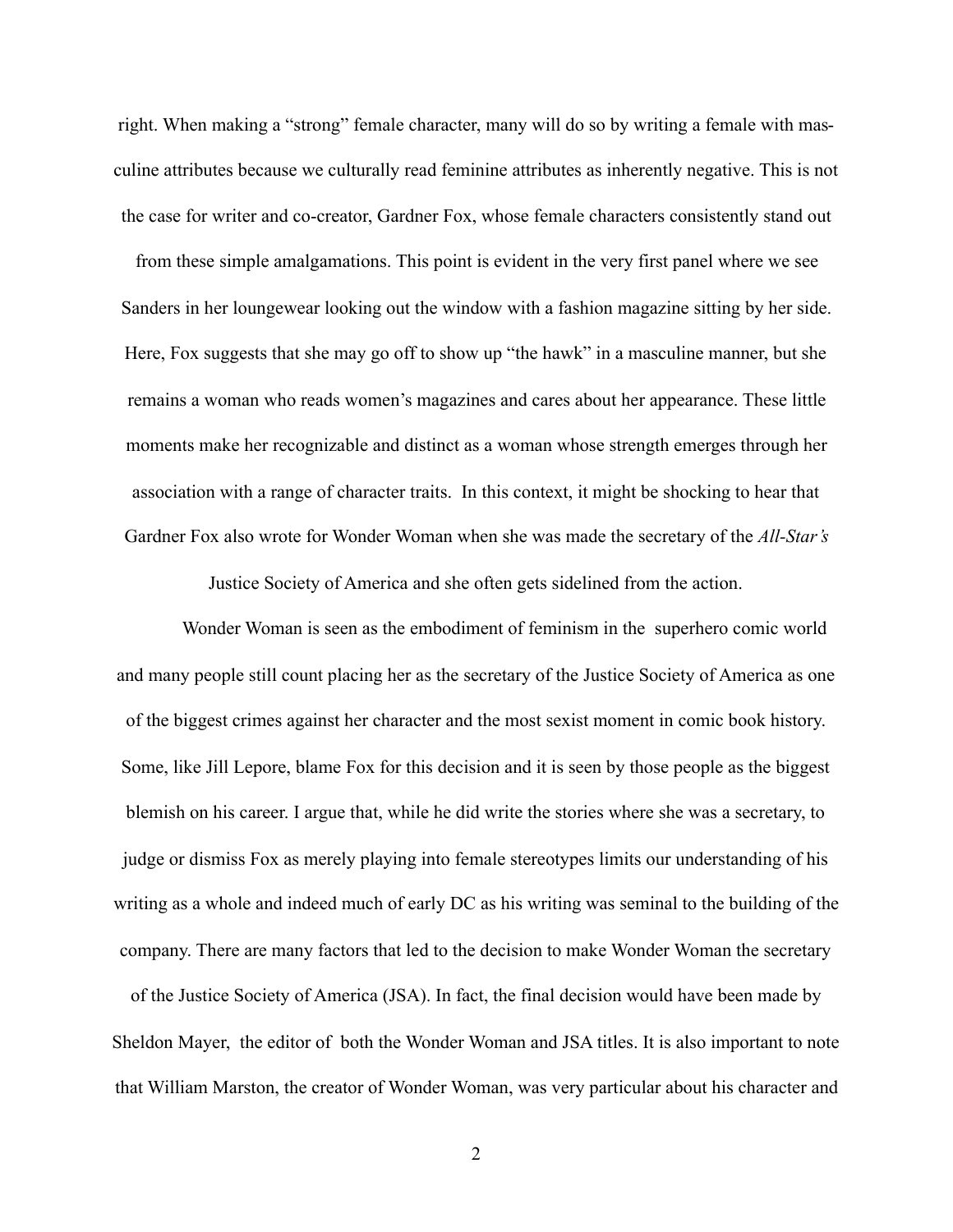he did not want anybody writing her. In order to refute this accusation of sexism and open his writing to further interpretation, the following discussion illuminates relevant biographical information about Gardner Fox to explore how the women in his life may have impacted his writing. I also explain why William Marston created Wonder Woman, also in 1941, with an emphasis on why she is seen as such a feminist character. I then transition to an analysis of Gardner Fox's first attempt at writing for Wonder Woman as a part of the JSA in 1942. From there, I close read Gardner Fox's unpublished script for a Wonder Woman solo adventure along with the Marston's rewrites to show how the two men presented different perspectives regarding the status of women. After this, I explore Fox's writing of Wonder Woman as the secretary of the JSA and address the cultural bias inherent in this job and how it exemplifies a devaluing of women's work. While scholars are right to be attentive to the use of demeaning stereotypes that have long been used to keep women from access to power, the way in which Gardner Fox wrote Wonder Woman, as well as other female characters, conveys a sense of respect for women and their contributions to society in general; therefore, assertions that he is a sexist are not only misleading but inappropriately degrading the work of a man who was trying to accurately represent the women he saw around him.

 This story starts when Gardner Francis Fox was born the 20th of May 1911 in Brooklyn New York. Despite the economic issues at the time, he grew up in what would be considered a comfortable home. Even at a young age, he was always reading and he later wrote for both his high school and college newspapers. He went on to earn both a Bachelor of Arts and a Bachelor of Laws before being admitted to the New York Bar in 1936. He had been working as a lawyer for two years when Vincent Sullivan, a friend from grammar school and editor for *National Al-*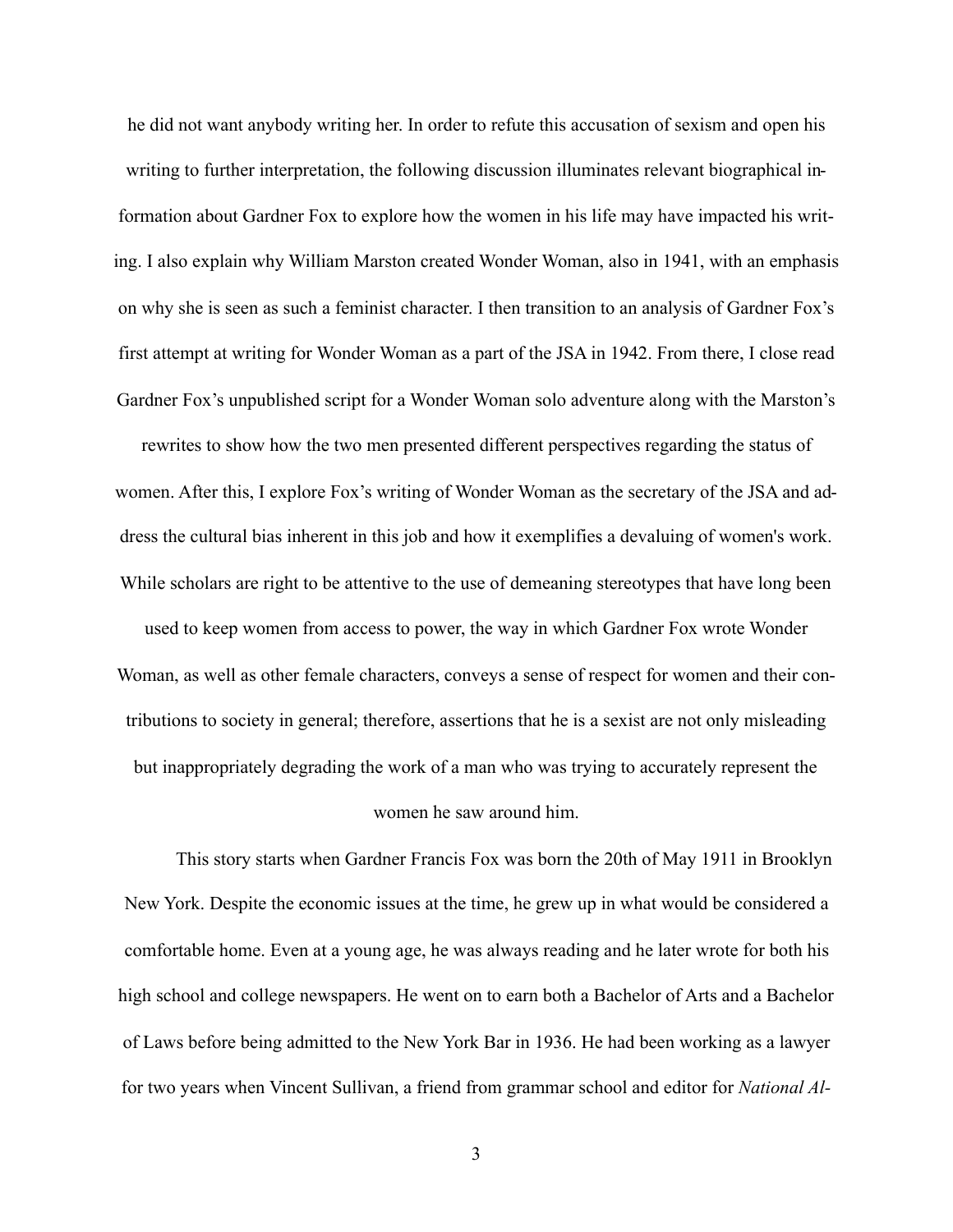*lied Publications,* asked Fox to write for him because he knew Fox would enjoy it. After about two years of writing comics at night to supplement his income during the Great Depression, Maxwell Charles Gaines started *Flash Comics* and asked Fox to write both of its headlining heroes: The Flash and Hawkman. At this point, Fox gave up practicing law because he found he could no longer maintain both jobs. Most people remark that one should write what one knows, and this seems to be one of the ideas Fox took to heart. Before his writing of Wonder Woman, Fox had a hand in creating four of the major characters: Doctor Fate, The Flash, Sandman, and Hawkman - are all high class intelligent people with reputable jobs and stable relationships. The most striking of these relationships is the previously mentioned Hawkman and Hawkgirl. Indeed,

their connection is one of the first things we learn about Golden Age Hawkman's mythology.

Carter Hall is not just a superhero, but a reincarnated Egyptian Prince, Shiera Sanders is his reincarnated wife. Similar to their patterns of rescue, he often berates her near the end of the early comics, either directing these comments to her or thinking it to himself, such as in *Flash Comics*  #2 (1940) where he exclaims, "You said you wouldn't mix in trouble again— if we got married!" to which she responds, "We're engaged, darling — but not married yet!" (24). Here, there is undeniably a bit of sexism at play as he attempts to control his partner, but this could also be seen as playful banter. This can be seen again when he takes a souvenir home for his collection at the endof the issue and she retorts, "You would!" (33). <sup>2</sup> The fact that Gardner Fox paired up his early characters like this could be because he was married the same year he started writing comics.

<span id="page-11-1"></span><span id="page-11-0"></span><sup>&</sup>lt;sup>[2](#page-11-1)</sup> Greg Fox asserts that Lynda J. Negrini, Gardner Fox's wife, is responsible for the fact that the University of Oregon has the Gardner Fox Collection as she "more than likely wanted them out of the house." She was a very society conscious woman and saw her family as "high class Italian" Consequently, she kept an immaculate house. This runs in direct opposition to Gardner Fox's drive to collect. As his wife would do the finished type work and revisions for him, according to Bob Kar, this makes the retort work on two levels. Not only does this show a sense of familiarity between the two characters in the story, it could also be a self deprecating joke shared with his wife.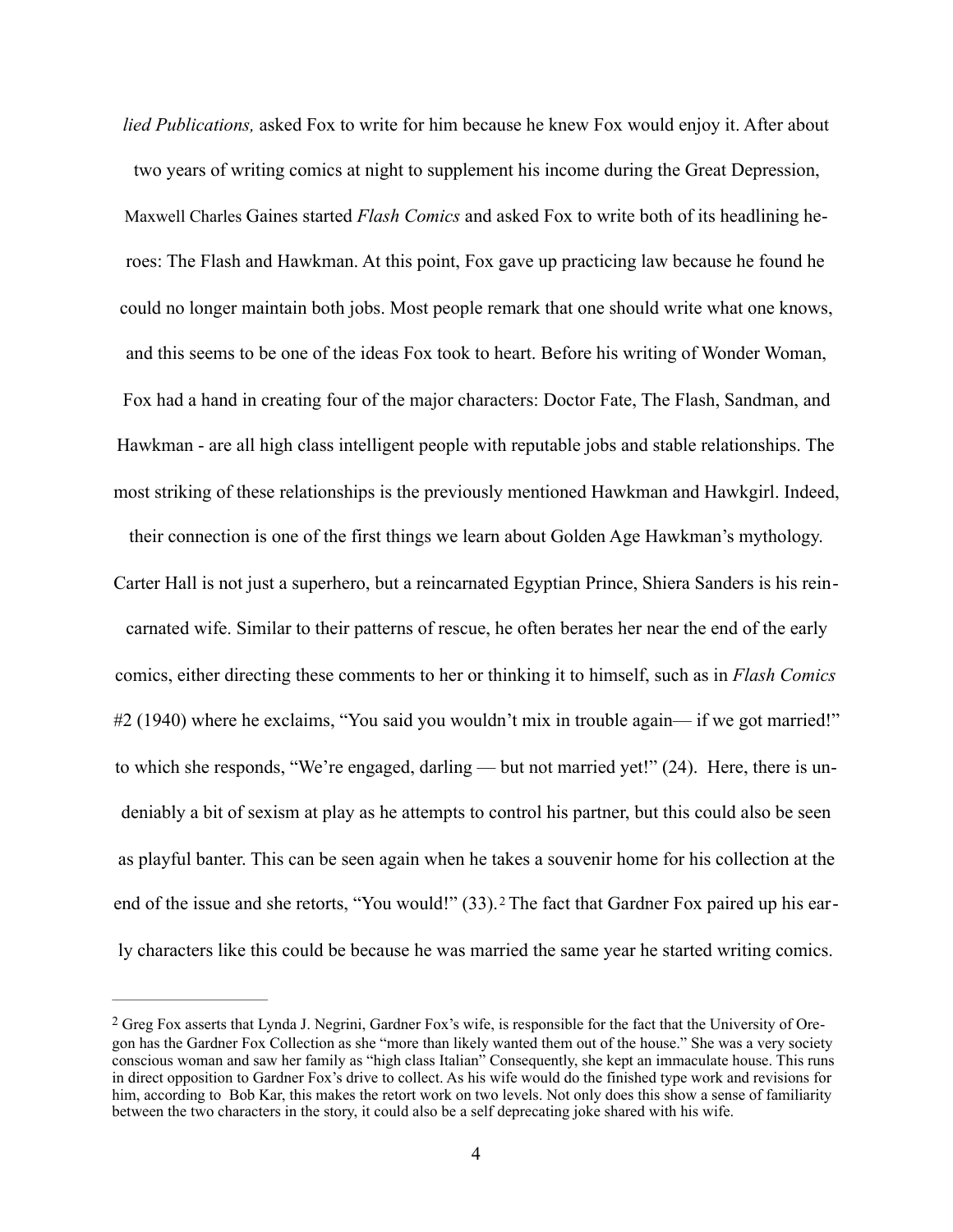His relationship with his wife further set him apart from most of the other comic book writers at the time who were mostly unmarried and lacked a college education. He also had a very close relationship with his sister Kay Fox who never married, but made a large impact on her community. The largest of these was through her role as head of the Keene Public Library for twentynine years. Intentional or not, she lived her life in a manner that fell in line the with aims of sec-

<span id="page-12-2"></span>ond wave of feminism with its emphasis on finding fulfillment through building a career and Fox'sdaughter Lynda adored her.<sup>[3](#page-12-0)</sup> His life experiences gave him insight that they simply did not have. Arguably, his personal life shaped his professional work, resulting in the creation of complexfemale characters and a fair amount of female fans.<sup>4</sup> In a career that spanned decades, Gardner Fox wrote well over 4,000 comic book stories for dozens of different characters and multiple companies including EC, DC, and Marvel. Throughout this time, he helped to balance the gender bias by inserting many female characters into his comics. Fox had a hand in creating both major characters like Moon Girl and Zatanna as well as lesser known female characters like Inza

Cramer and Joan Williams. This placed him in a position to be quite capable of writing for a character like Wonder Woman. While Fox was busy establishing himself as a go-to writer in the

<span id="page-12-3"></span>comic industry, William Marston, was calling that industry into question.

In order to assess Gardner Fox's writing of Wonder Woman, it is first necessary to discuss the way that the creator of Wonder Woman, William Moulton Marston, wanted his character to

<span id="page-12-0"></span><sup>&</sup>lt;sup>[3](#page-12-2)</sup> Gardner Fox's daughter Lynda Fox Cohen, named after her mother, must have seen her aunt as a role model and Kay doted on her niece. Kay Fox even left Lynda her home in Keene where Lynda continued her aunt's work in family genealogy and was active in Keene's Yankee Bottle Club, which her aunt had helped found.

<span id="page-12-1"></span><sup>&</sup>lt;sup>[4](#page-12-3)</sup> His most recognizable female fan is Margaret Gemingnani, who was one of the few women actively involved in early fandom. She is known for her highly informative articles and she admired work that didn't talk down to its readers. In The Gardner Fox Collection, I have also found that he was in correspondence with a Mrs. Noreen Parker who would pitch ideas to him about Wonder Woman and there is also a letter from Howard Leroy Davis talking about how The Flash is his four year old daughter's favorite superhero showing that even young girls connected with Fox's characters.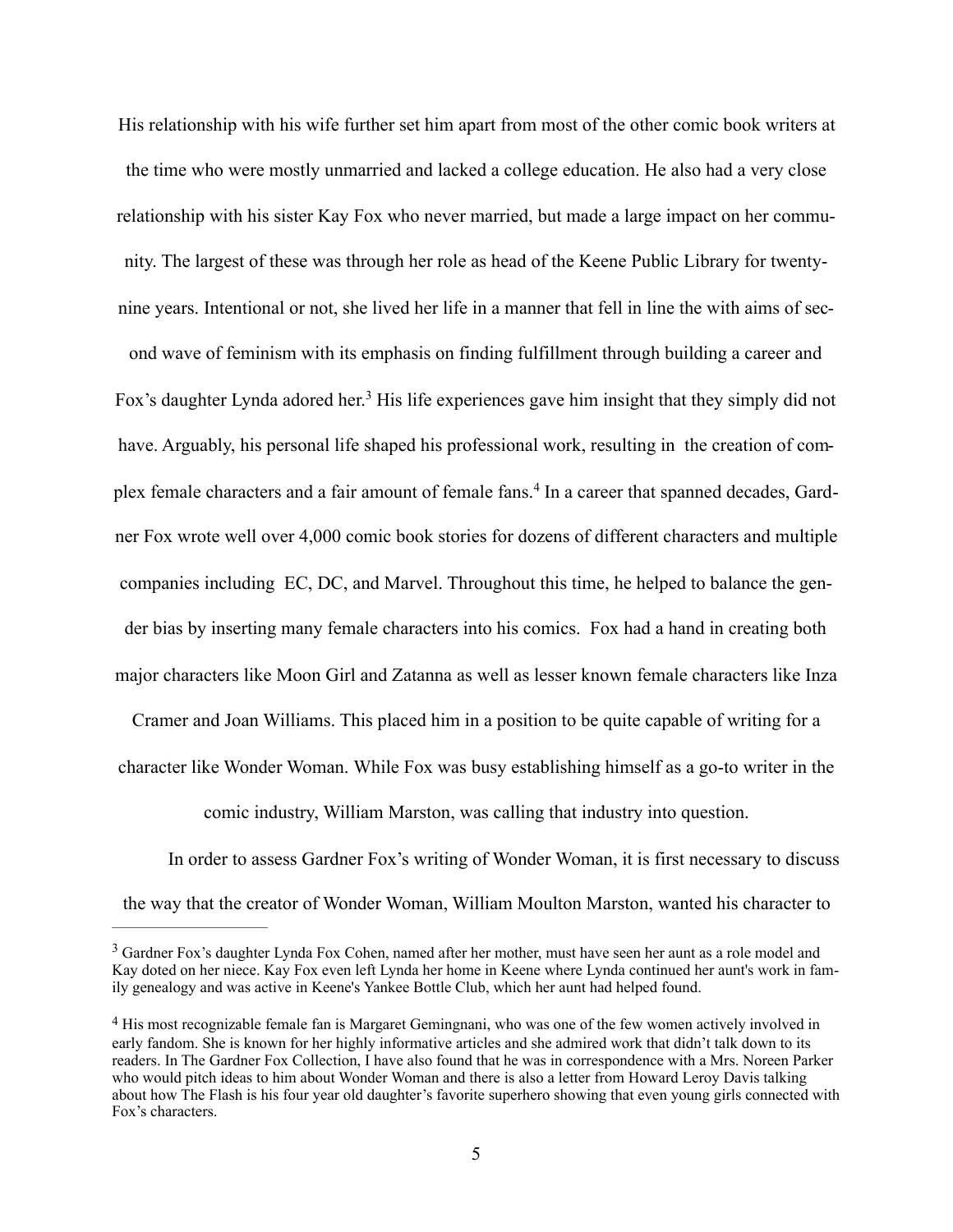be depicted. Marston saw a problem with way men and woman were portrayed in Golden Age Comics and thought he could do better. In *The Life and Times of the Amazon Princess Wonder* 

*Woman: The Complete History,* Les Daniels explains that before creating Wonder Woman, Marston worked as an expert on mental health for many different women's magazines. One of the topics he covered was the effects that comic books had on children. In particular, Marston pointed to what he saw as "blood-curdling masculinity" within the industry (55). This caught the attention of Maxwell Charles Gaines. Fearing an anti-comics backlash, Gaines hired him to serve on an advisory board in a public relations capacity. Along with this offer, he suggested that

<span id="page-13-1"></span>Marston should come up with a female character of his own. Marston drew from both of the women with whom he lived in a polyamorous relationship in his construction of this new character. Olive Byrne was a primary influence with her bangles that became the bracelets of submis-sion<sup>[5](#page-13-0)</sup>; but there are touches of Elizabeth Marston, too, with her independence and intelligence. In "Wonder Woman: Bondage and Liberation" Ben Saunders delves into Marston's psychological theories and makes the argument that, more than anything else, Wonder Woman is a reflection of those theories. In fact, there are indicators that Marston intended readers of his comics to treat them almost like instruction manuals. Essentially, Saunders breaks down Marston's book *The Emotions of Normal People* (1928) into the idea that most men secretly want to be dominated by women, who are capable of enjoying both a dominant and submissive role with either men or other women. Moreover, because women are capable of taking up this dual positioning, experienced women should become "Love Leaders" teaching others, especially men, how to take pleasure in submission, thereby benefiting all humanity (50). The way in which Marston imagines

<span id="page-13-0"></span> $<sup>5</sup>$  $<sup>5</sup>$  $<sup>5</sup>$  The Bracelets of Submission are indestructible bracers the Amazons wear as a symbol of their past subjugation to</sup> Hercules. They are bullet proof and serve a defensive purpose.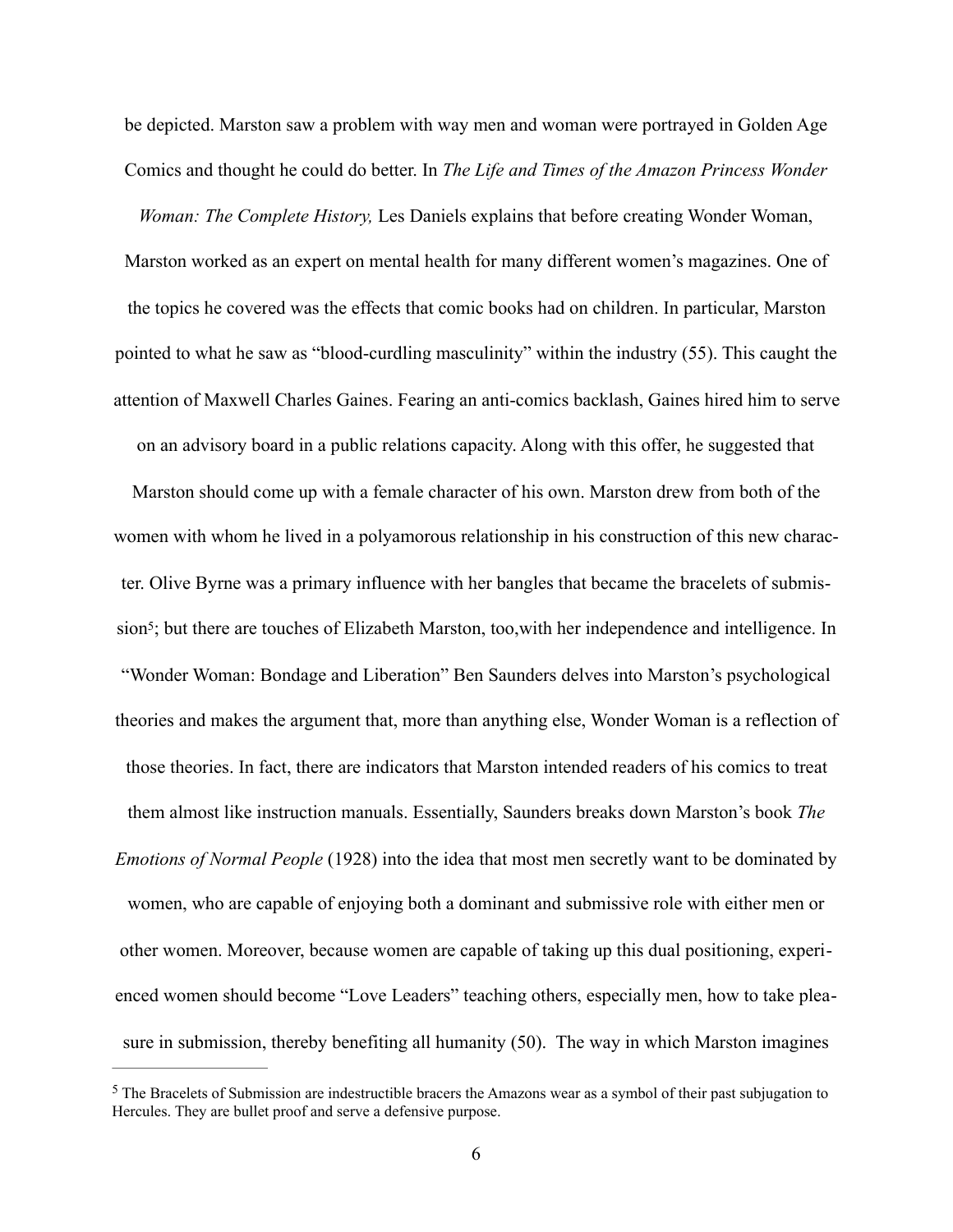domination and submission as both sexual and social forces also helps explain why bondage is such a common motif throughout his writing of Wonder Woman. Saunders claims that it is this supposed inherent female duality that allows Wonder Woman to be understood as a list of seeming contradictions: "For Wonder Woman is a fantasy figure who asserts, against the entire masculinist order, that it is possible to be both beautiful and strong, to be nurturing and independent, to be emotional and intelligent, to be assertive and kind" (70). This duality is a key aspect of the

<span id="page-14-3"></span><span id="page-14-2"></span>character for Marston and one of the major factors that mark her as a feminist icon.

 Gardner Fox got his first chance to write for Wonder Woman when she guest-starred in the Justice Society of America, and he showed himself to be fairly capable of representing the dualitiesthat are so significant to her character.<sup>6</sup> All-Star #11, titled "The Justice Society Joins" the War on Japan!" is the very first issue of JSA after the bombing of Pearl Harbor and the first issue of JSA to contain Wonder Woman. In her solo adventure, Diana Prince, Wonder Woman's alter ego, joins the ranks of Army nurses along with Shiera Sanders. Impressively, Fox even writes a whole page where the two women are talking. This page does not pass the Bechdel test<sup>7</sup> because they spend all the times that we can see talking about Hawkman, but the fact that almost a full page is dedicated to showing two women talking is a pleasant surprise to find in Golden Age comics which had very few female characters interacting with each other outside of issues of Wonder Woman (See Figure Two). The way Gardner Fox wrote each JSA issue included a group introduction and conclusion, as well as giving each active member a short side-mission to

<span id="page-14-0"></span>Although *All-Star* #8 includes Wonder Woman's debut as a back up feature, there is strong evidence that it was in [6](#page-14-2) fact a nine page version of the original and unpublished *Sensation* #1 that was written by Marston not Fox.

<span id="page-14-1"></span>The Bechdel test came from the comic strip *Dykes to Watch Out For* by Alison Bechdel*.* It is a way of gauging [7](#page-14-3) female representations in media. In order to pass the Bechdel test, a work must contain at least two women, these women must talk to each other, and their exchange must be about something other than a man.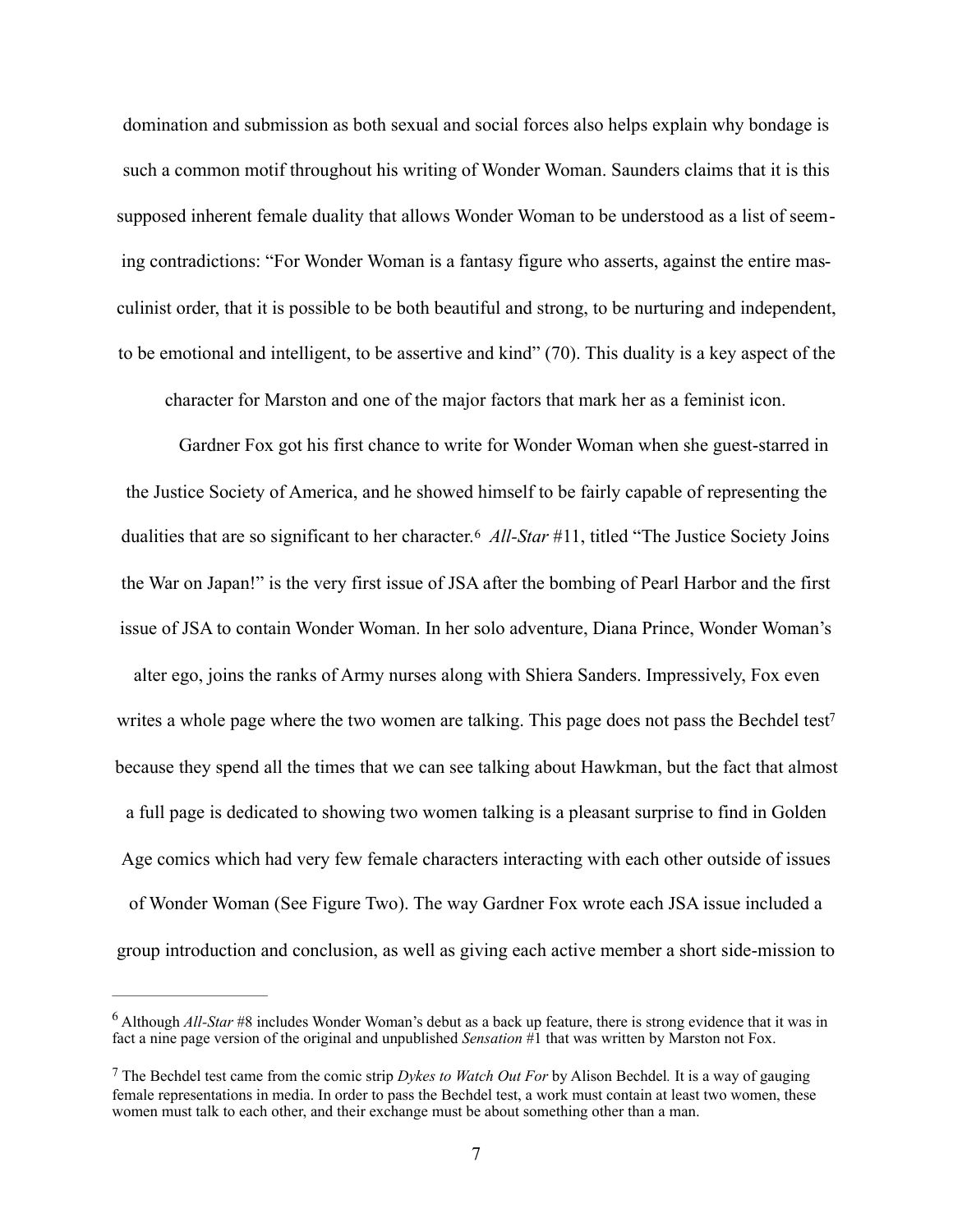shine in. Showing his research on the character, Fox takes the time in this six-page solo adventure to mention she has the twin bracelets and golden lasso given to her by Aphrodite and includes her tagline: "The beauty of Aphrodite, the wisdom of Athena, the speed of Mercury, and the strength of Hercules" in both words and actions (22). The explicit replication of the tag line in the story itself adds to the feeling that Fox is reveling in the extremes of her characterization. Wonder Woman once again makes a sympathetic and caring nurse, but she quickly discovers that

the detachment she was sent to serve is out numbered. As a result, she dons her costume and joins in the fight. She quickly not only turns the tables, she gets the whole island under American control. This prompts the detachment she was helping to unanimously make her an honorary member. The mix of gentleness and strength shows that Fox was taking great care in representing the character. Still, this version of Wonder Woman feels just a bit off from the Wonder Woman in Marston's comics. She is a touch more violent than normal, such as when she is using switches to keep the enemy soldiers in line as she marches them back to camp. Instead of turning them over to the detachment, Marston would have come up with some sort of rehabilitation through patterns of female dominance and taught male submission to prevent them from wanting to step out of line[.](#page-15-0)<sup>8</sup> Similarly, her lasso is used more frequently and traditionally than in Marston's versions where he has her mostly capturing enemies to force them into obeying her and telling the truth. Finally, she does not get tied up once! This removes the submission aspects that were a key motif that Marston emphasized. These changes may make the solo mission more or less of a feminist text depending on how much one feels that those elements are a crucial factor. I have found

<span id="page-15-1"></span><span id="page-15-0"></span><sup>&</sup>lt;sup>[8](#page-15-1)</sup> This motif of bondage based instruction is common in Wonder Woman. This is most exemplified in Transformation Island which is an Amazonian correctional facility where villains are taught obedience to loving authority thereby giving them the opportunity to leave their villainous ways behind them.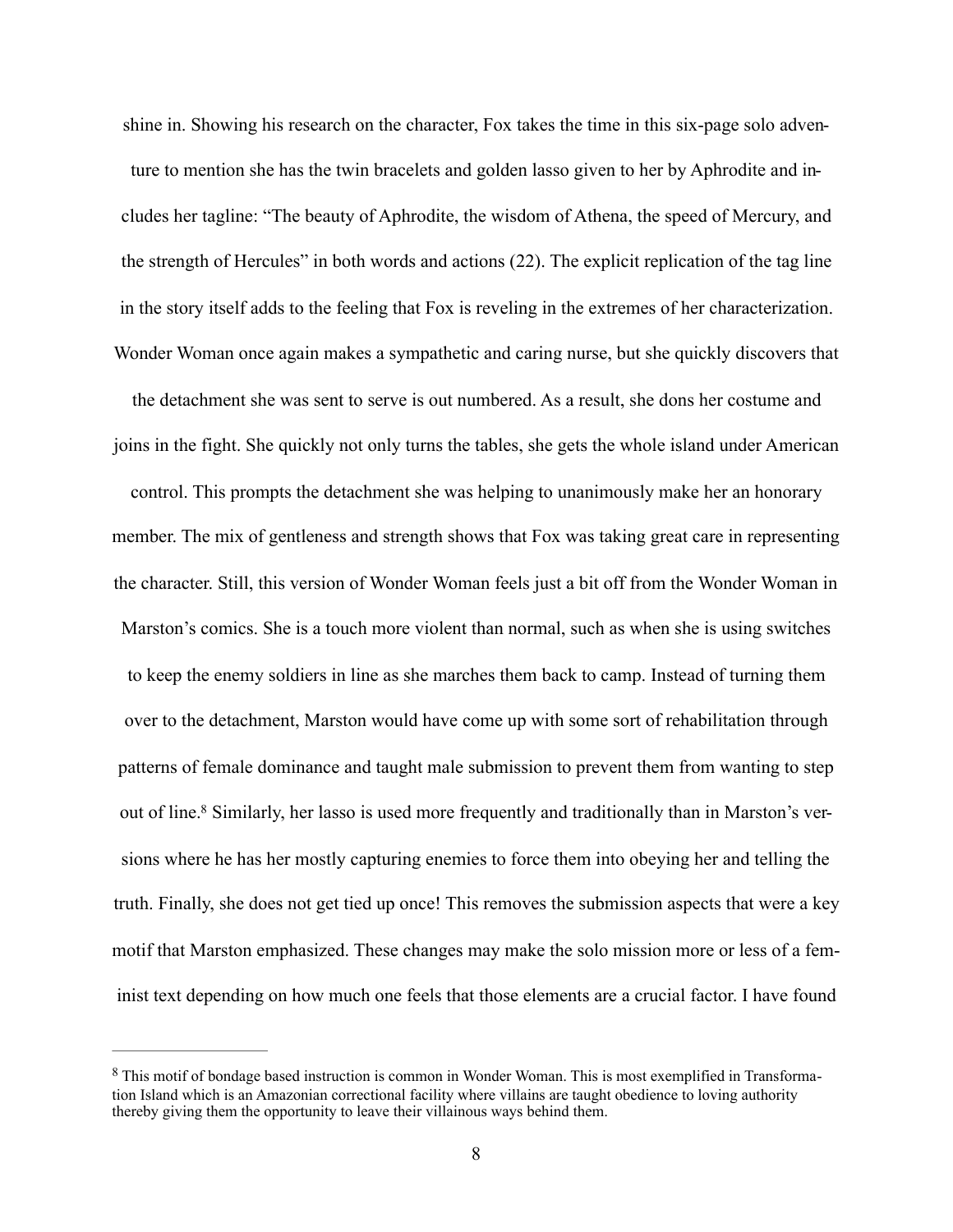no reaction from Marston to the writing of Wonder Woman for this issue, but by *All-Star* #12, Hawkman informs the JSA that Wonder Woman has volunteered to be the secretary for the duration of the war showing that Marston had already persuaded editor Sheldon Mayer to limit her

#### position in the JSA.

 Gardner Fox did get a chance to write a second solo adventure for Wonder Woman in All-Star #13 "Shanghaied into Space" and through the unpublished Wonder Woman solo adventure we can see what a Gardner Fox storyline based around teaching gender equality looks like. In "Fandom and Authorship," Will Brooker explains the definition of author in a comic book context as: "An individual who, whatever his [or her] role in the creative process, contributes a recognizable, personal style" (64). This first version by Gardner Fox adheres with his recognizable authorship, which includes pulp aesthetics, the over use of heavy word balloons, and the inser-tion of educative factoids[.](#page-16-0)<sup>[9](#page-16-0)</sup> The published issue, released after Wonder Woman's solo adventure was rewritten by Marston, starts out with all eight of the JSA members getting gassed by German agents during a meeting. Each member is placed into a spaceship and blasted off to one each of the other planets in our solar system with Wonder Woman being sent to Venus. As he did for all of the other solo adventures, Fox starts by providing information on the planet each hero is sent to. For Venus, he writes things like: "Brighter than anything in the heavens but the sun and the moon, Venus reflects sun-light from the clouds that swathe her" (65). Once on the planet, the set-

<span id="page-16-1"></span>ting is once again very Fox in that his pulp influences come through. The planet is described much like the jungle covered Venus from *Carson Of Venus* by Fox's favorite author, Edgar Rice

<span id="page-16-0"></span><sup>&</sup>lt;sup>[9](#page-16-1)</sup> The development of signature aspects that can be easily identified is crucial to developing a fan base and continuing to be able to produce work. Before assigning credit was common, fans often worked like detectives trying to deduce who did what based on the aspects of the comics they enjoyed. This is shown in the Gardner Fox Collection through the many letters asking Fox if various works were his because they seemed like his prior work.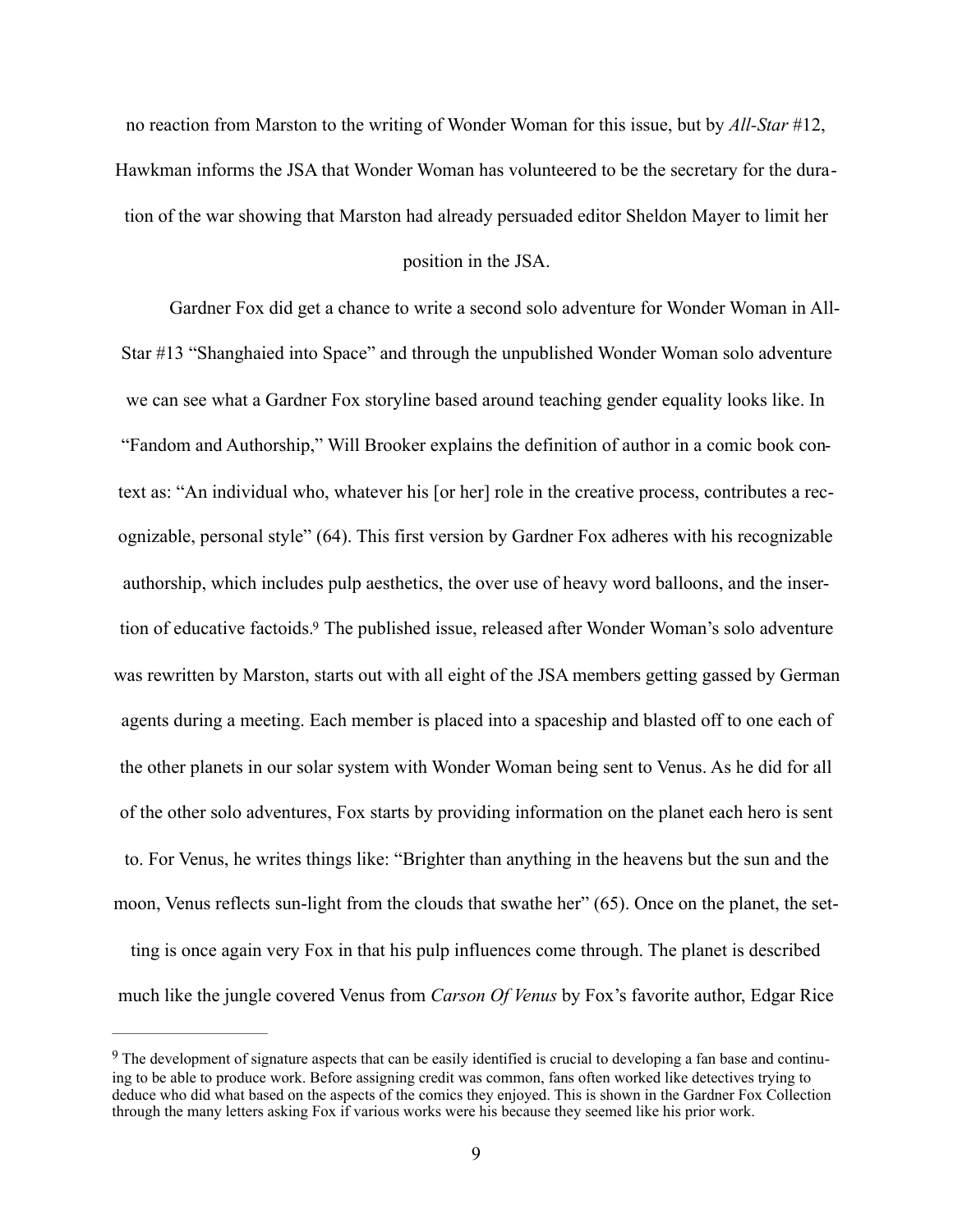<span id="page-17-2"></span>Burroughs. We can also see Fox's interest in history as men with spears are riding around in chariots,"not unlike the Assyrian war chariots"  $(65)$ .<sup>[10](#page-17-0)</sup> She soon discovers that the women of the planet are "practically slaves" and an old woman tells her of a legend that one would come and free the women of Venus. In order to help, Wonder Woman determines that she will construct a test where she will match their feats of might because the men of Venus admire strength so much. While she is overpowering each man that comes along, there are several sports references as is common in Fox's work as well as an allusion to dancing when Wonder Woman asks the king if she can "cut in." At one point, she even lifts the King above her head, causing the King to exclaim, "You come from Earth! You would make me think women are treated as men's equals?" To which Wonder Woman replies, "Exactly!" After she bests all the attackers, the King is convinced that women are just as good as men and decides, "From now on, they take their places beside us!" (66). At the end of the story, just like in all of the solo adventures where each hero brings home a scientific secret to help humanity, Wonder Woman is given "herbs," which are de-scribed as vegetables that contain all of the vitamins that are known on earth.<sup>[11](#page-17-1)</sup> Throughout the story, there are nods to Wonder Woman's prior comics such as a reference to "bullets and bracelets" and a mention of Hippolyte, Queen of the Amazons. This solo adventure shows anoth-

<span id="page-17-3"></span>er woman take on both traditionally masculine and feminine attributes with equal value attached

to each ending with Fox explicitly stating that women are equal to men. Strictly speaking, it is a

<span id="page-17-0"></span> $10$  Gardner Fox kept a scrapbook that functioned like a research inspired memory database and it allowed him to include specific references, like the Assyrian war chariots, in much of his work. It is filled with useful information that would provide the "local color," which is what he named the scrapbook, needed for whatever story he was writing. It includes his own hand written notes, newspaper clippings, and many pictures that he used as reference points for his writing.

<span id="page-17-1"></span> $<sup>11</sup>$  $<sup>11</sup>$  $<sup>11</sup>$  Greg Fox describes his grandmother, Lynda J. Negrini, as an excellent cook. She made a lot of Italian dishes, but</sup> she was also good at the traditional 'American' meals. One could imagine his wife's love of cooking as inspiring Fox to give Wonder Woman new vegetables to bring home to Earth and serve up.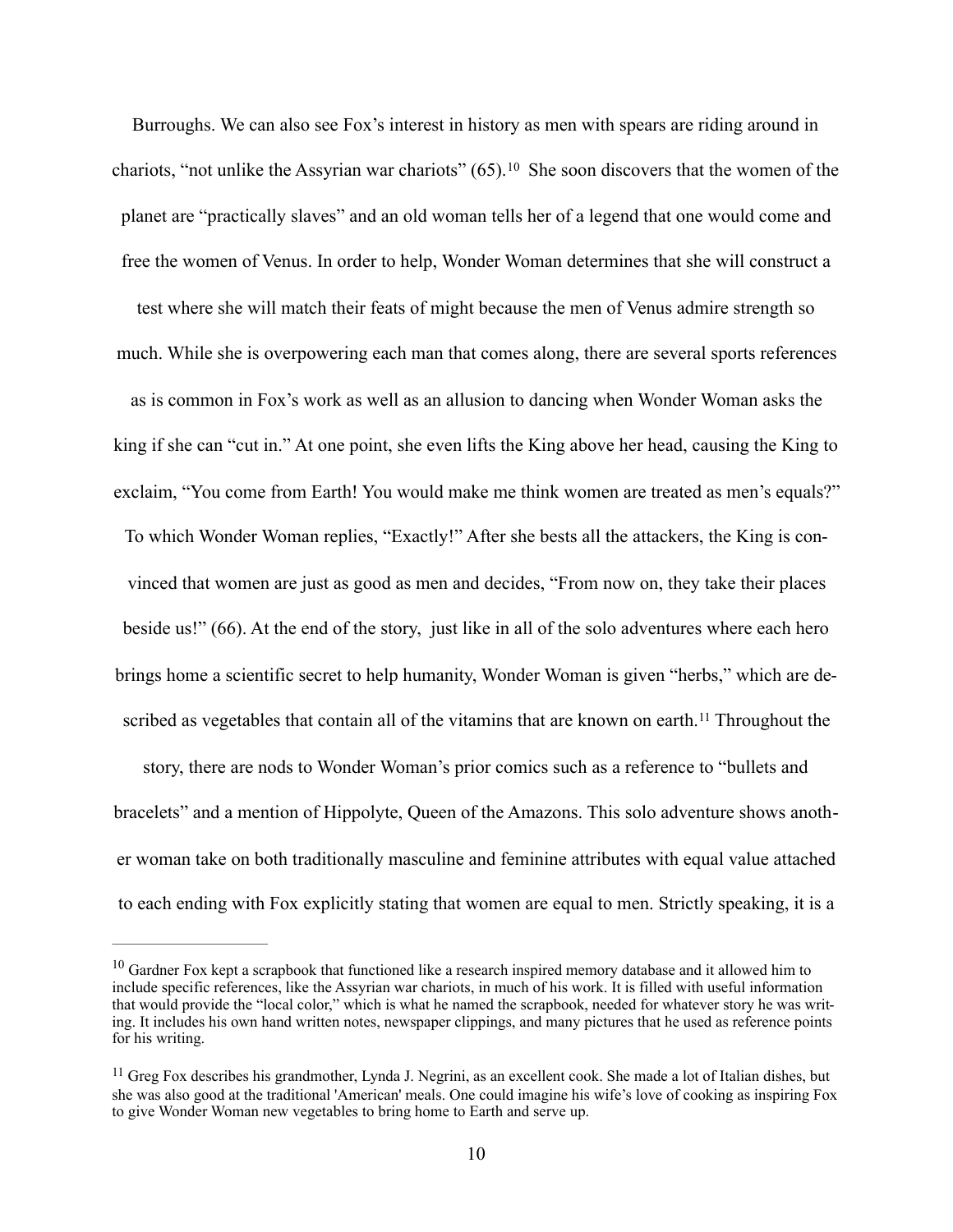Fox-style female empowerment story featuring Wonder Woman. This begs the question: what

#### changes did Marston feel he needed to make?

 William Marston rewrote the script because he felt the Gardner Fox's script did not accurately convey the purpose of Wonder Woman, which was a character designed specifically to empower women. As problematic as his stories can sometimes be, most people would consider his writing to be less sexist than Fox's due to her being made a secretary in the stories Fox wrote. This makes a comparison of each script crucial to refute these assumptions. I will be looking at the script Thomas printed in "Two Touches of Venus" instead of the finished product in *All-Star* #13. While many details are changed from Fox's version, Marston stuck with the over all outline in order to match the story with the other solo adventures. One of the first changes is having Aphrodite direct the rocket to Venus. Aphrodite becomes a significant character in later stories, so this was a key addition in addition to emphasizing female agency. Once landed, Wonder Woman discovers that instead of the women being slaves to set free, the women are already in charge. The main conflict comes from "terrible meteor men" that threaten the men of Venus. These meteor men are not a problem for the women of Venus because they can use their wings to fly away from them. Ironically, this is also how the women keep the men of Venus from treating them badly. The narrative rapidly brings in binding and Wonder Woman seems to like being cuffed on the cheek by the man who she describes as "so big and strong!" (68). This moment is representative of many similar scenes of bondage in Marston's comics and runs in direct contrast to a moment in the unpublished script where Fox wrote Wonder Women saying, "And don't play 'snap the whip' with me, because I don't like it!" Clearly, they had different ideas about what

female empowerment looks like. There are more than a few mirrors to Fox's script, though. For

11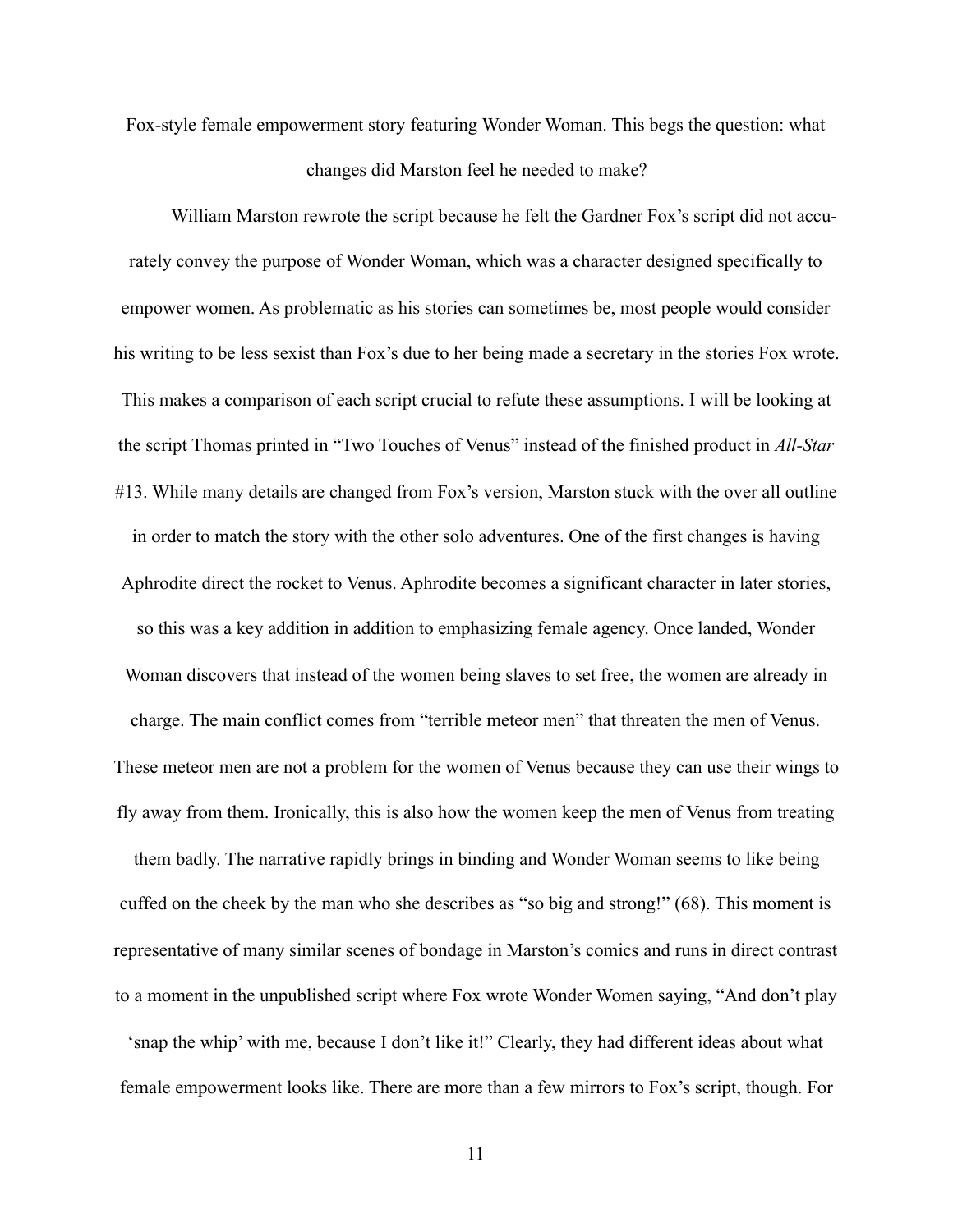example, when Wonder Woman stops spears with her bracelets stating: "This is child's play compared to stopping bullets!" which is in reference to the same moment from *All-Star* #8 that Fox mentioned. In addition, Marston includes educative factoids about Venus, and a historical reference when Wonder Woman is celebrated in a traditionally Roman way. He also makes use of sports analogies and has Wonder Woman lifting a man above her head just as Fox did. One of the biggest differences is the way that the men refuse to fight fair in Marston's version. This makes Wonder Woman the upholder of proper behavior; whereas, the meteor men are seen as cheaters whom she must teach a lesson. This difference is key. Along with the rewritten script, Thomas

printed a letter he sent with the rewritten script to Mayer where Marston writes:

 You may remember at the very first, I pointed out that when you touch certain universal truths you create universal appeal. I ask you to note the universal truth in my script re war and women taming men so they like peace and love better than fighting. This is the entire aim and purpose of Wonder Woman… (62).

While Fox had a comparable message, the fact that Marston places the men in a morally lower position makes the "universal truth" Marston wanted to teach his readers more obvious. The story ends in a very Marston way with the women of Venus training the Meteor men how to be more loving and peaceful going as far as to have the men eating out of the hands of the women while they are chained to the floor. Wonder Woman finds this delightful, of course, and Queen

Desira kisses her earring so that she may guide Wonder Woman in making Earth men just as peaceful. There is a strong sexual undertone in this exchange. This is one aspect of the character

12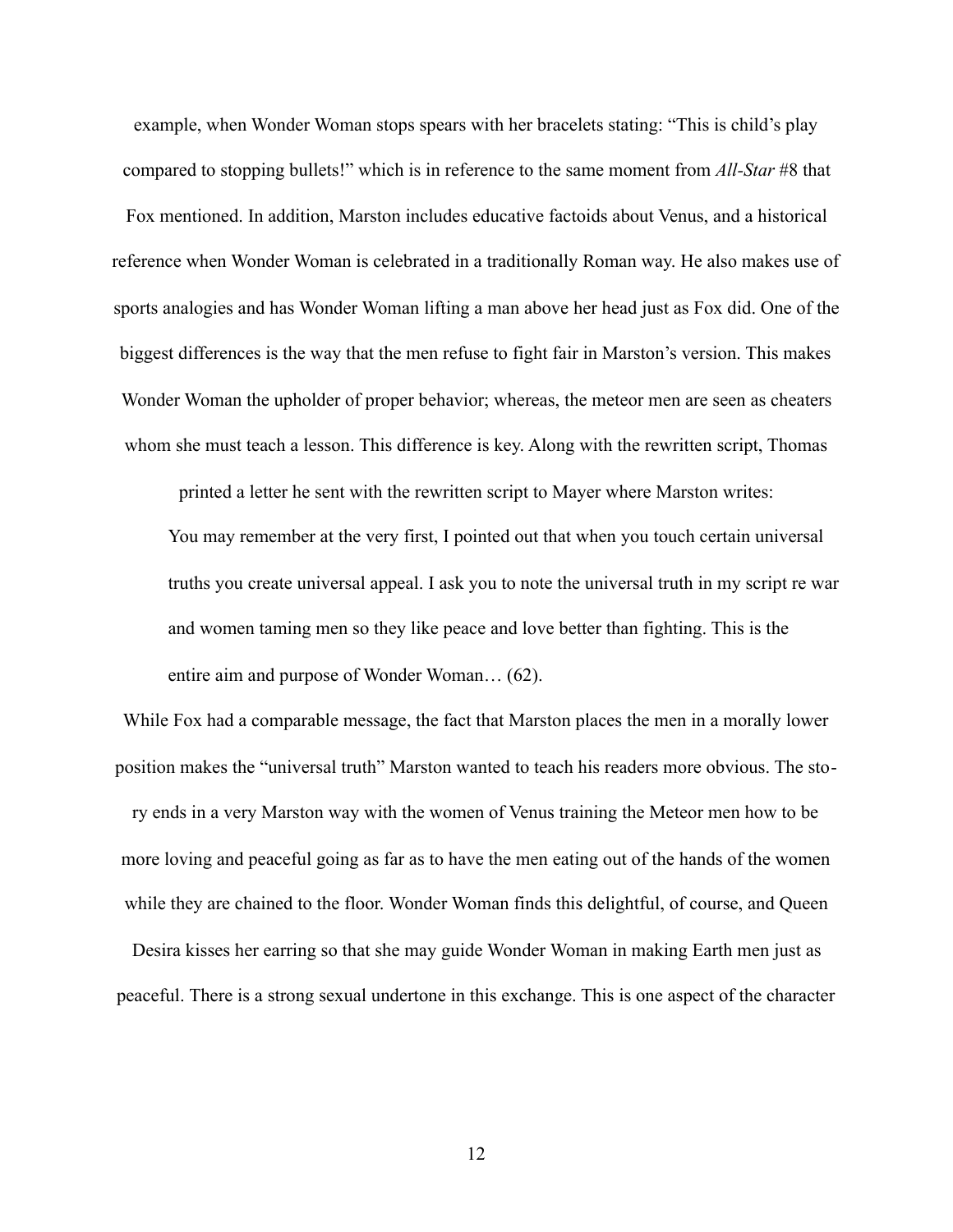<span id="page-20-2"></span>that Fox explicitly avoided in his depictions of Wonder Woman[.](#page-20-0)<sup>[12](#page-20-0)</sup> Rather than nutritious and medical herbs/vegetables, the modified earring is Marston's scientific secret to help Earth. Neither is story is what bad. Each author simply wrote his script from his individual perspective. In the end, Marston's solo adventure is the one that was printed without change in *All-Star* #13.

 This rewrite of Fox's script had to have caused more work than editor Sheldon Mayer would have wanted and he generally disliked having to deal with William Marston's level of control, thus prompting him to limit Fox's ability to write the character. As previously stated, this was a result of Marston's history of writing articles for magazines that were capable of influencing the public perception of comics. Marston also had a history of praising Gaines. Exemplifying this personal connection, Marston even constructed a pen name for his comic writings out of a combination of his own and Gaines' middle names: Charles Moulton. Subsequently, Gaines gave him a lot more freedom than other creators. Marston set up Marston Art Studios where the principal artist Harry Peter and other creators produced the comics and Marston personally oversaw every aspect of the production. At least some of the reason that he was so upset with Fox's script could have been because it was produced outside of his studio. Moreover, *Wonder Woman* #1[13](#page-20-1) went on sale right around the same time that Marston must have read Fox's original script, so this rewriting and assertion of the focus he wanted for the character could be seen as a protective move more than anything else. Marston's need for complete control made working with him frustrating for Sheldon Mayer, who was not particularly happy to have Wonder Woman in the

<span id="page-20-3"></span><span id="page-20-0"></span><sup>&</sup>lt;sup>[12](#page-20-2)</sup> This is not to say that he avoided lesbianism or explicit sexuality. His soft core porn novel *Scandal in Suburbia* contains much of both. This omission is likely an audience consideration as he knew many children read his comics.

<span id="page-20-1"></span><sup>&</sup>lt;sup>[13](#page-20-3)</sup> As previously stated, Wonder Woman made her first appearance in JSA (*All-Star* #8). After this, Wonder Woman moved to *Sensation Comics*. What makes *Wonder Woman* #1 (1941) so important is that this was the first time that she carried a title of her own and indeed the first female superhero to do so.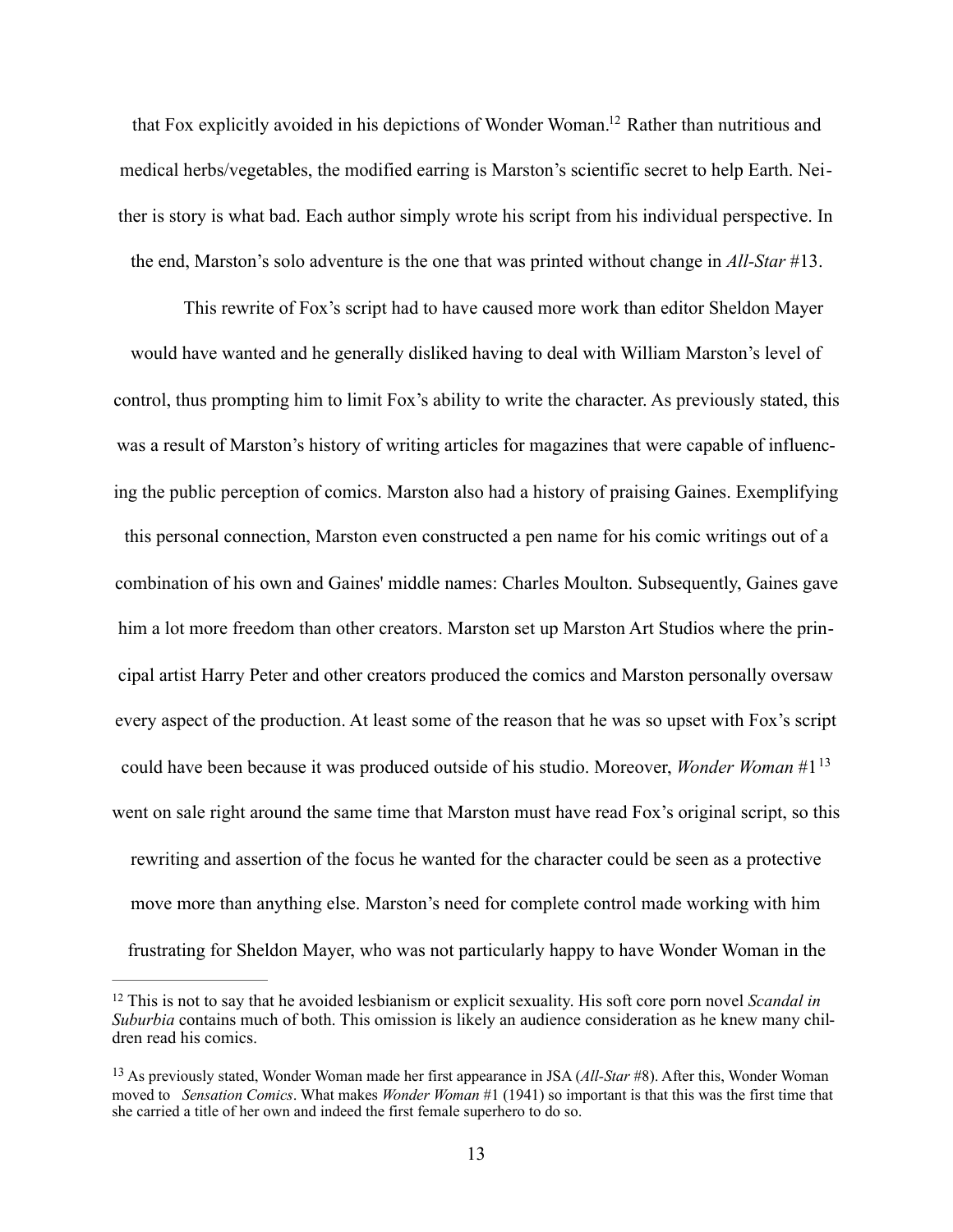JSA at all. When Robert Kanigher took over writing Wonder Woman after Marston's death, he reported in "Kanigher on Kanigher (and Everything Else!)" that, "[Mayer] was grateful for my taking her off his hands. He hated her" (171). The JSA was designed as an anthology title for characters who did not yet have solo titles. As a result, an in-house rule printed on the last page of *All-Star* #5 (1941) explained that whenever a member received his or her own title, that character would leave the team and become an "honorary member" (206). Mayer would have been quite happy to invoke the rule when *Wonder Woman* #1 debuted, but instead, the publishers actually bent the rules when they decided to make her the secretary of the JSA. This allowed her to continue being a presence in both the introductions and conclusions. While it's tempting to argue that this was because the JSA needed female representation, in all likelihood she remained because of economic reasons: Wonder Woman quickly became a popular character and would therefore sell comics. Still, there are several issues where she is not in the conclusion and a couple she is not in at all. This absence can be further explained by the fact that Marston was busy writing her in three other comics, thus finding the time to write solo adventures for the JSA would have been difficult. In the end, the assertion that Fox is sexist because he made her the secretary of the Justice Society of America is fairly easily refuted as he had very little control over the decision nor the position to protest it once it was made. It really comes down to Marston having a very strong vision of his character and wanting to maintain it across all versions, which

would have made him difficult to work with from an editor's position.

 Despite the fact that Fox was unable to write many solo adventures for Wonder Woman, he did write for her in the introductions and conclusions of many issues and this allows us to see how he dealt with writing her in the position of secretary for the Justice Society of America.

14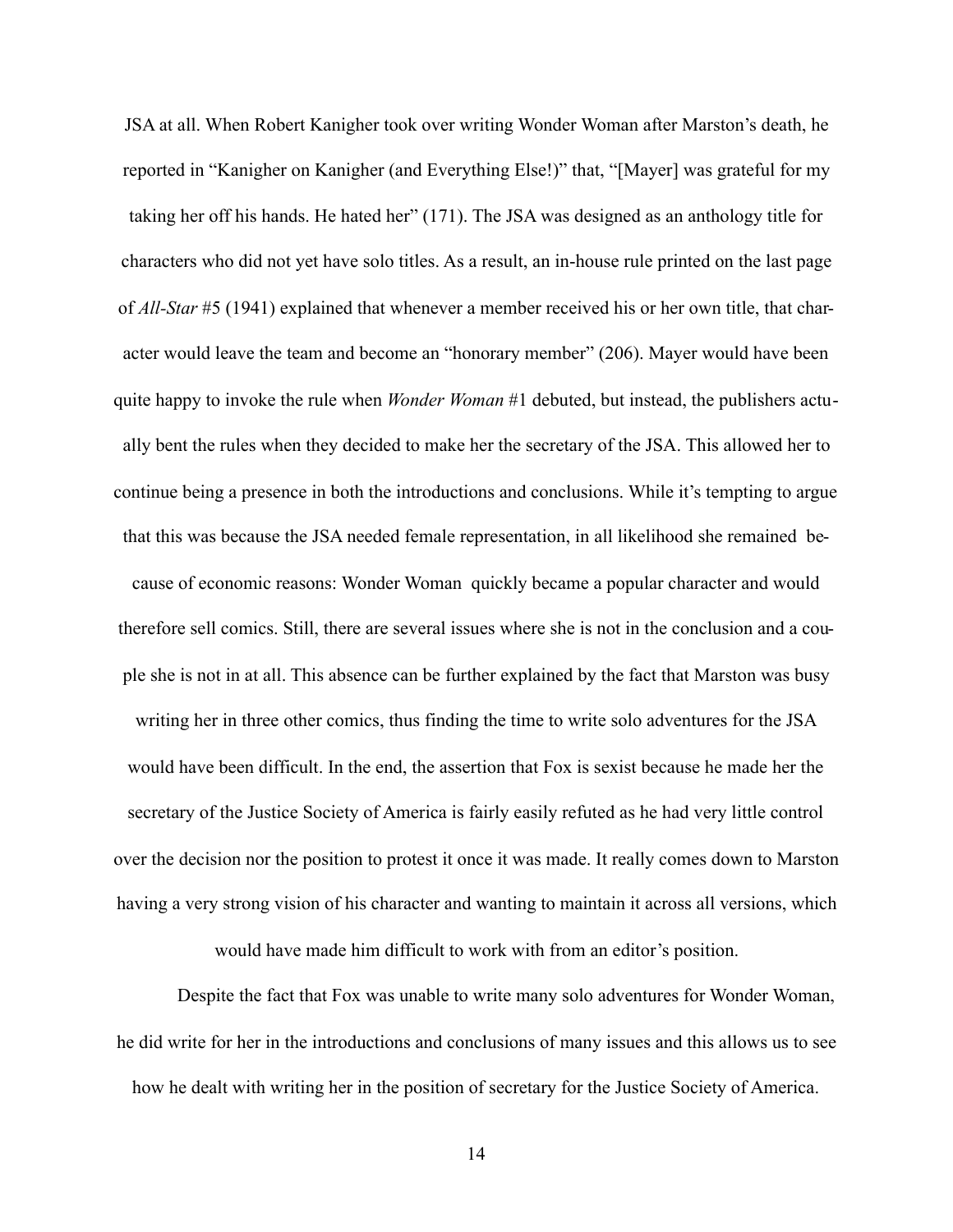Much like other creators used side-kicks, one of the ways in which Fox made use of the female partners in his superhero comics was as an identification point for the readers. The superhero cannot be shown as scared or worried in the same way that a reader might be if they were in a similar position, but a civilian partner can. This allows an entry point into the work that may not otherwise be possible. This is shown quite often in his writing of Inza Cramer in *Doctor Fate*. Fox drew on his love of the pulp horror writer H.P. Lovecraft in his writing of Doctor Fate and Izna's fears align with what Fox must have hoped the reader would have been feeling when reading those comics. One example of this is in *More Fun Comics* #85 where Izna, as she does in almost every issue, insists that he takes her with him despite her fear and disgust, thus mirroring the emotions of a reader who is simultaneously drawn in and yet repulsed by the horror in these particular comics (Figure three). It is important to note that she is not looked down upon for her fears and shows herself to be helpful to Doctor Fate just like Shiera Sanders is to Carter Hall in *Hawkman*. This same positioning is at play when Fox writes Wonder Woman in her role as secretary for the JSA. Putting Wonder Woman in the introductions and the conclusions aligns the readers with her in that our responses to the solo adventures are echoed by hers both before and after they are taken on. This is most obvious in the conclusions, but the introduction to "The Justice Society of America Pursues Victory for America and Democracy!" stands out for many critics. One of the most famous panels used to argue for Fox's apparent sexism is on page four where Wonder Woman is show to be watching the eight official members of the JSA rush off to

ensure the delivery of key information to eight inventors. (Figure Three) While the superheroes set out, Wonder Woman watches with a "wistful look" in her eyes as she sates, "Good luck boysand I wish I could be going with you!" (71). This moment of interiority is unexpected and con-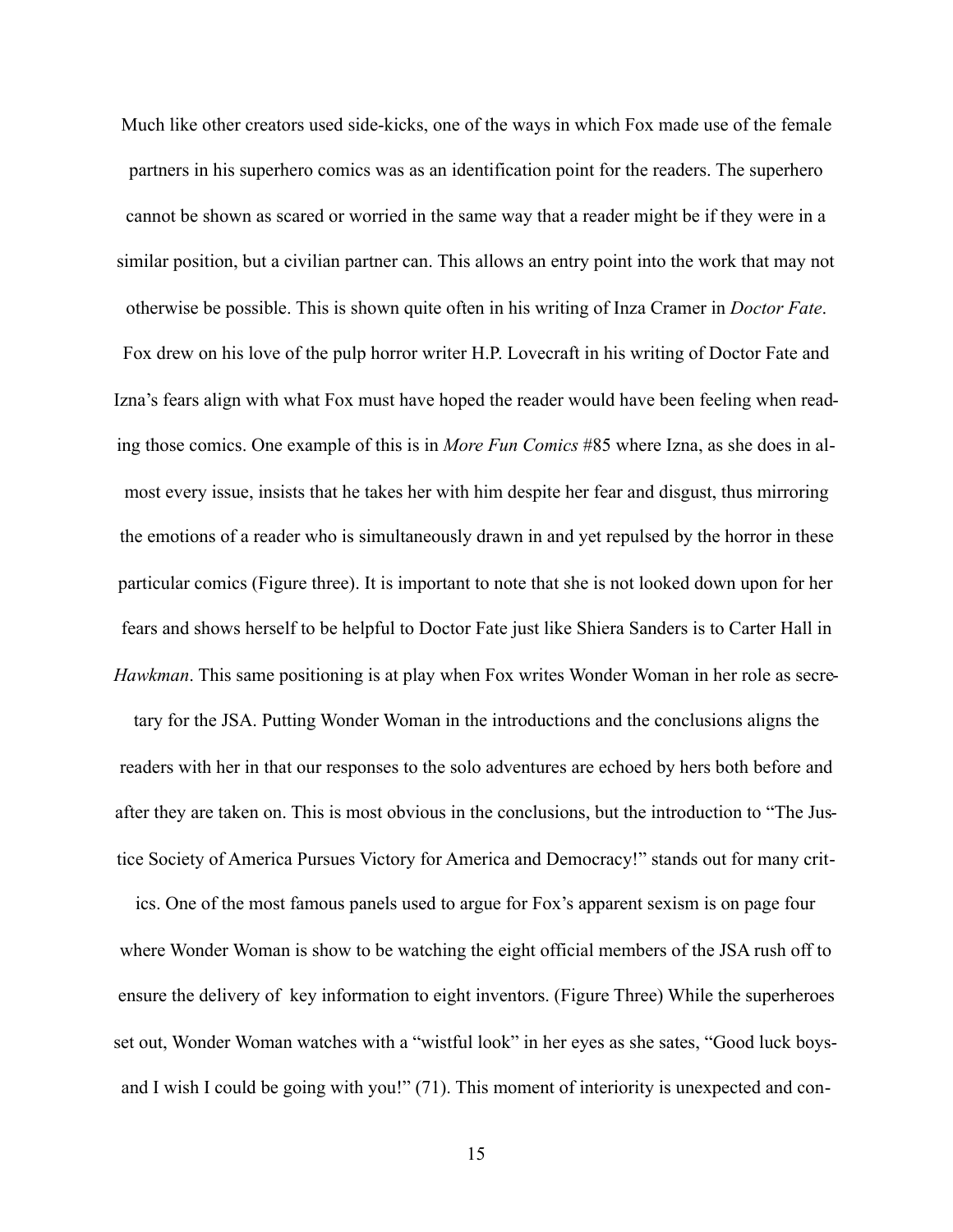veys a sense of yearning that highlights her lack of ability in her role as secretary. That said, Most everybody knows what it feels like to be left out making this a particularly powerful panel. This could even be seen as a point of resistance. In a very masculine industry, complete with rumors of creators getting "handsy," this depiction of Wonder Woman's inner thoughts shows agency. She is not just the stereotype of a secretary, she has thoughts and feelings just like any other character in the story. Another possible layer of meaning is that Fox himself was "wistful"

for the opportunity to write more of her. This is evidenced by the fact that he later wrote for Moon Girl and Super-Woman from Earth Three who are both plays on the character of Wonder Woman. While this panel gets a lot of attention, another panel on the same page is often ignored. After Hawkman points out that there are eight inventors and eight members of the team, we see her taking initiative by pointing out the fact that she is not a regular member and states that she will "Remain at Washington to handle any emergencies that may arise!" in the top right panel (71). She does not ask if that is what they want; she tells them where she will be and what she will be doing. She may wish she could be a full member who got to go off on adventures, but she also knows that her role at the home base is valuable too. As readers, this conjunction invites us to wish we could see her in action just as much she wants to join in while at the same time re-

specting the way in which she fills her role as secretary.

 There are many culturally based assumptions and biases that come into play when one thinks of traditionally feminine roles and interests. This is particularly true when it comes to fem-inizedwork.<sup>[14](#page-23-0)</sup> During the 40s, being a secretary was considered women's work and agency is not

<span id="page-23-1"></span><span id="page-23-0"></span><sup>&</sup>lt;sup>[14](#page-23-1)</sup> There is a lot of scholarship that has covered the ways in which women operate in the public realms as well as our cultural of understanding feminized labor and how it is devalued. A book that covers many of these subjects is *Hidden Aspects of Women's Work* by Christine E. Bose et al.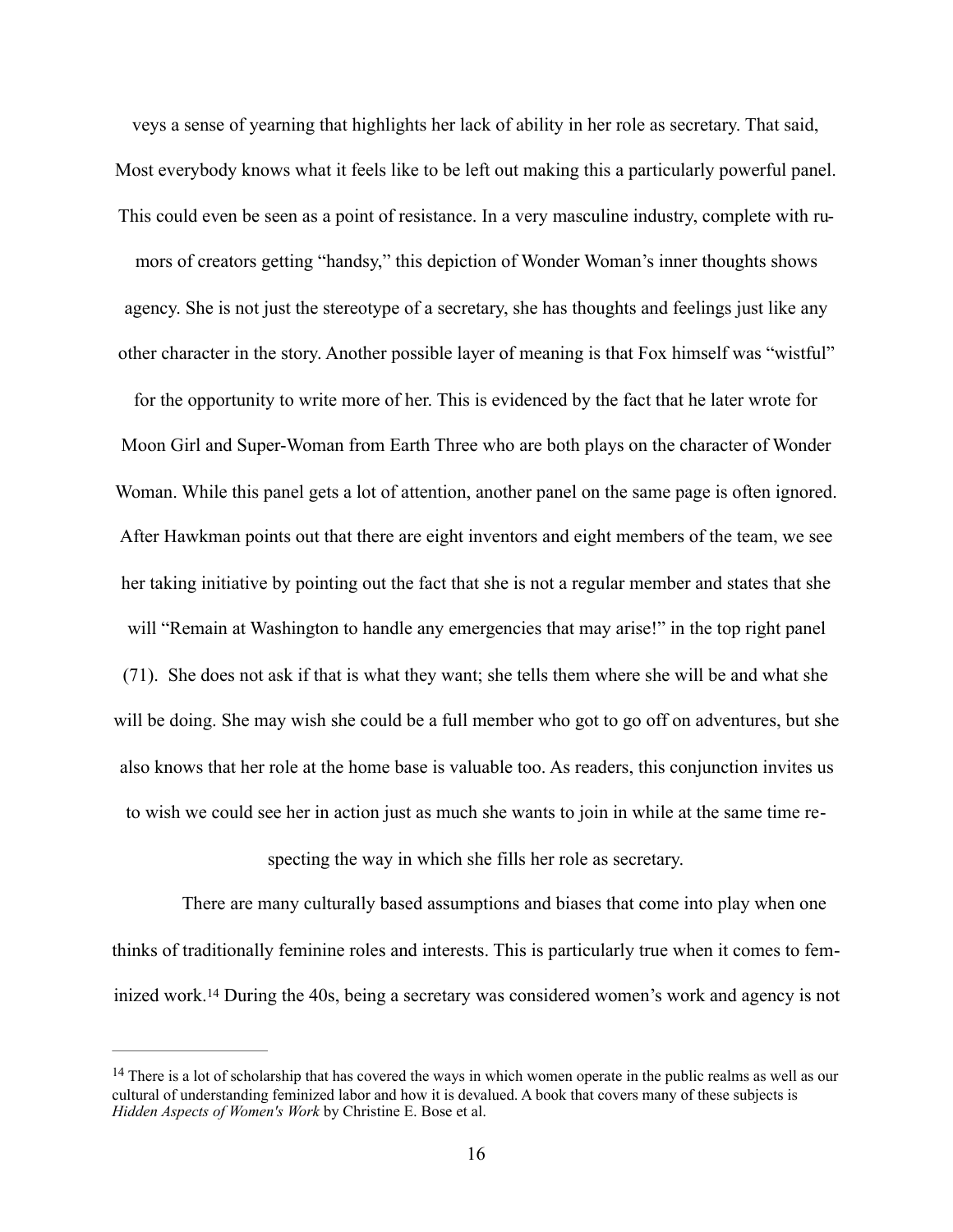something that men would associate with the job because these secretaries were told what to do, and they were supposed to be largely invisible while getting it done. This is what our stereotype of a secretary is based on, and this can be very demeaning to those who do that work. That said, being a high-level secretary was considered a good job by many women at the time and they were proud of the skills and self sufficiency they developed doing it. Embodying this cultural perception, Wonder Woman sometimes does fit the stereotype, but there are also times that run against it such as the moments depicted above. In addition, the members of the JSA are shown to rely on her secretarial skills in several issues, and she often praised for her work. It should also be noted that simply saying it is sexist to make Wonder Woman a secretary carries sexist undertones itself. In "Working Girl: Diana Prince and the Crisis of Career Moves," Matthew J. Smith states, "And the crux of this line of analysis lies in the presumption that what a hero does for a living — besides being a hero— matters. And it must, for all of the choices our heroes make speak to their character and values" (152). As far as Wonder Woman goes, her values are based around her desire to help others, thus making nursing and secretarial work logical. As a secretary, she not only reminds them of important information, she also is seen as caring and nurturing. Additionally, all of her careers have strong ties to governmental service which speaks to the patriotism that is a major aspect of her origin story. Fundamentally, Smith continues, "It is also about the reader finding access to the hero through their more modest connection to the rest of us" (160). In other words, it is the little recognizable moments in the fantasy that keep it accessible. This is essential because it encourages identification and self reevaluation. An example of this is how a woman from the 40s who loved to cook might feel validated when Wonder Woman brings home food because it implies that she may have been told how to prepare it and gives val-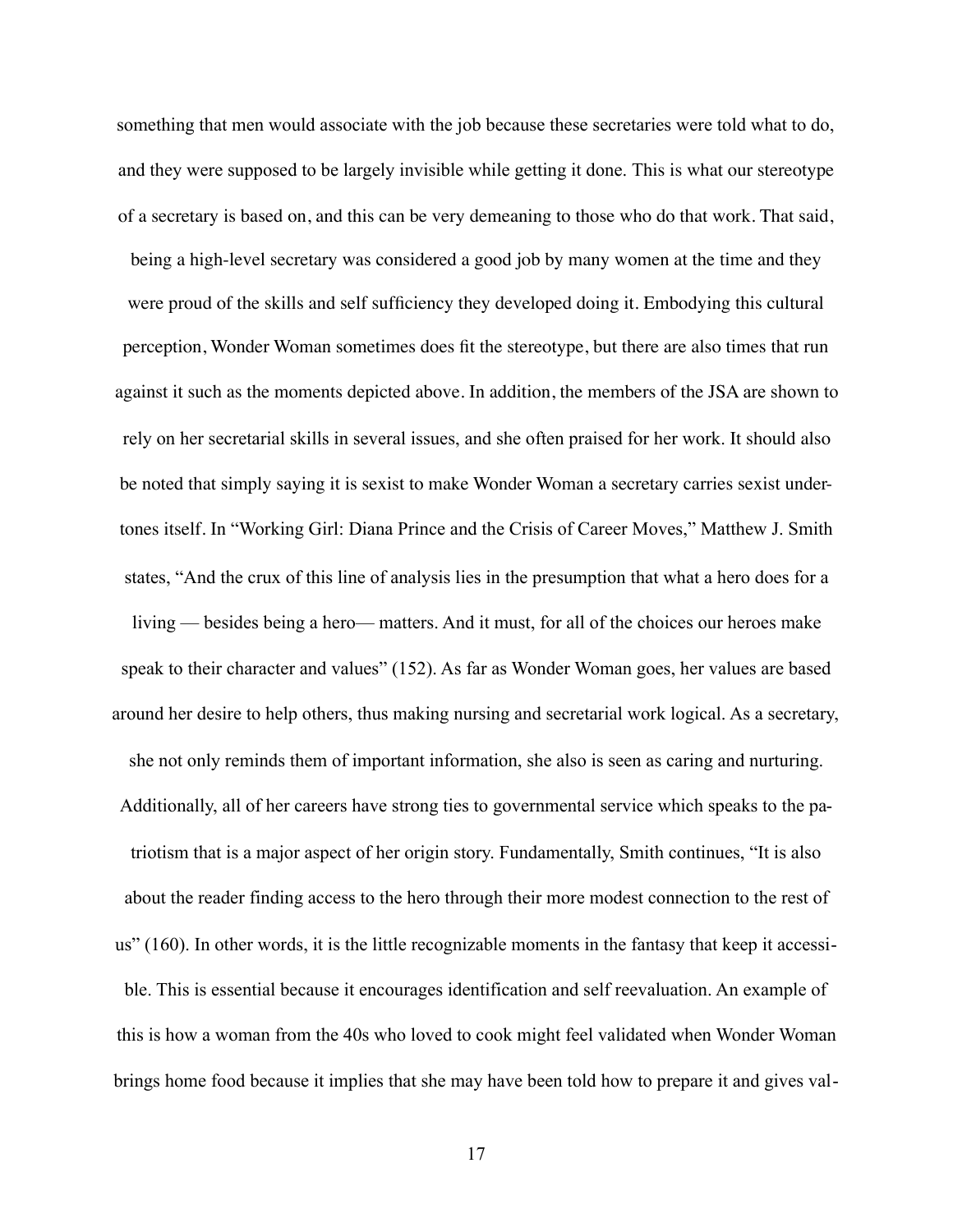<span id="page-25-1"></span>ue to that process. Our society sees the expression of femininity as something that must be ap-propriately balanced and this is especially true when it comes to female superheroes[.](#page-25-0)<sup>[15](#page-25-0)</sup> In the same letter that Willian Marston wrote to Sheldon Mayer regarding the rewritten script, he addresses the overt expressions of femininity in relation to Wonder Woman's earrings. As previously mentioned, the issue he rewrote contains a moment where the Queen of Venus, Desira, kisses Wonder Woman's earring giving it the power to transmit her voice to Wonder Woman, thus allowing the Queen to direct the heroes efforts in making earth men more peaceful. His final thoughts on the matter is that it "Gives some point to the earrings, so any objectors to this style

of female ornament will now excuse them on the ground that the earrings are wireless receivers" (62). This shows that he felt that the inclusion of the types of ornament that women often wear was potentially a contentious choice.

 In conclusion, many people may consider the biggest misstep in Gardner Fox's career as making Wonder Woman the secretary of the Justice Society of America; however, this is not something that Fox was responsible for and any accusations of sexism based only on this must be rejected. Fox believed that all humans should be treated fairly regardless of our slight differences. Through his writing of Wonder Woman, Fox showed that he understood the duality which is a key aspect of her character and promoted equality of the sexes much like he did with his other female characters. Not all of the women he wrote were fighters like Wonder Woman, but they were all intelligent women who were quite capable of taking care of themselves and others. Instead of trying to define a strong woman only through the inclusion of traditionally male attribut-

<span id="page-25-0"></span><sup>&</sup>lt;sup>[15](#page-25-1)</sup> Cindy P. Lindsay and Janis M. Pasquali explain in "The Wounded Feminine: From Organizational Abuse to Personal Healing" how women use various strategies to deal with gender expectations in a male based work space. They report that women fear that they will not be taken seriously if they show too much femininity and this causes them to define parts of themselves as either "bad" and needing to be hidden or "good" and feel that they must protect those aspects of themselves (3). This is widely studied and applies to many facets of American culture.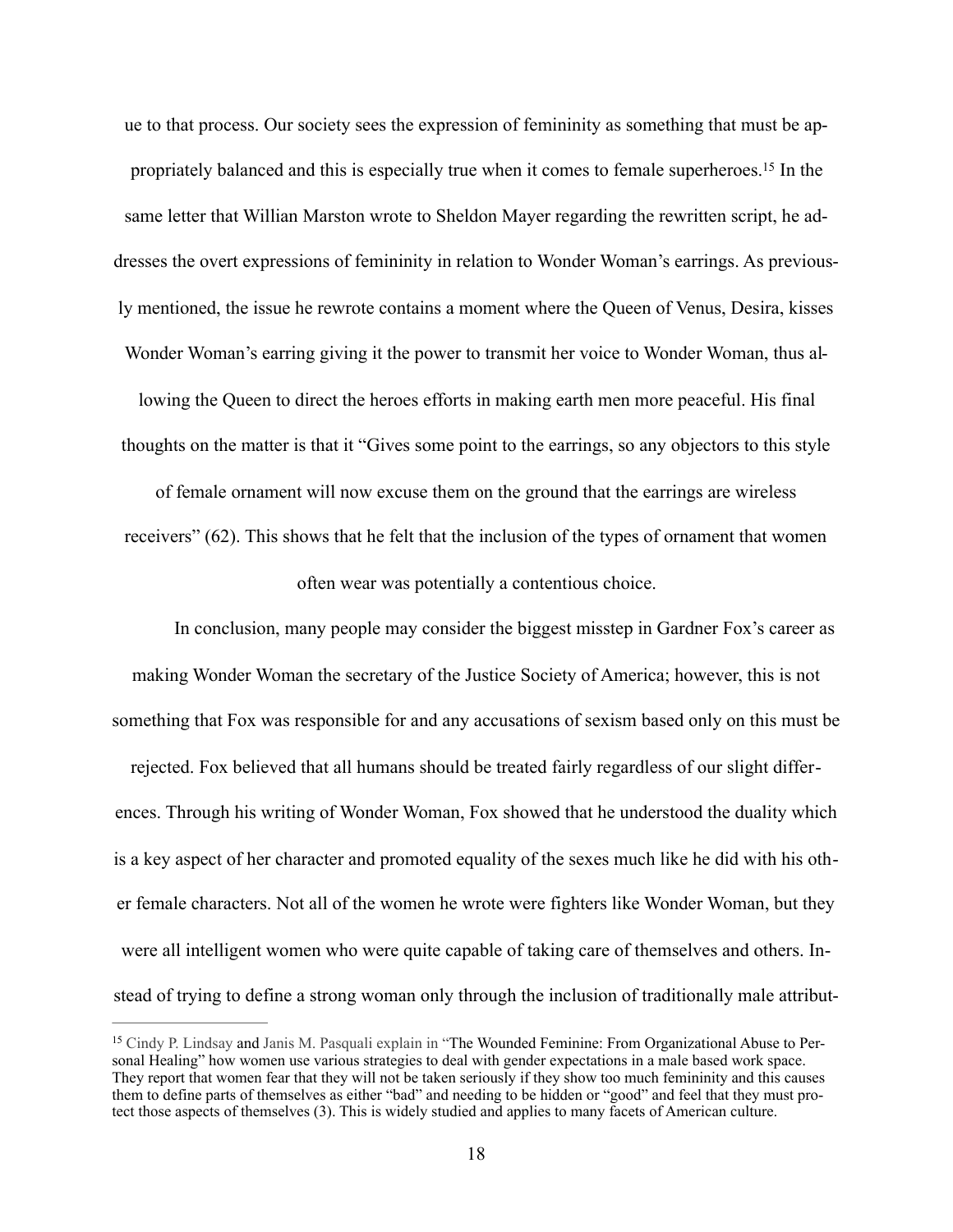es, like many writers do, Fox looks to have used the real life women around him for inspiration, thus providing recognizable women for his fans to identify with. I am not saying that he never showed a touch of sexism in his work, but, whether the women were librarians, secretaries, and nurses, or whether they were scientists, detectives, and superheroes, Fox conveyed a sense of value to the work they did regardless of its social status. This attention to, and inclusion of, female characters is one of the impacts he made on the industry as a whole. In fact, it is the very moments that Fox is labeled as a sexist for that also point to ways in which he is not. Hawkgirl, or Hawkwoman as she called herself the first time she put on the costume, has more fans than her husband. Even Inza Cramer became a superhero herself when she took up her husband's mantel of Doctor Fate. These women have become exemplars of feminine strength and continue to draw attention. In the end, discussions of what makes a person sexist or feminist are simply not productive. We do not live in a black and white world and by limiting our view of him, we are missing the opportunity to see the nuances and positive steps he made within the complicated constellation of interests and forces thought his substantial body of work. Much of the media that came out during the Golden and Silver ages of comics was bigoted, but it would do us well to keep looking beyond the obvious to see what may be a moment of growth. It is these individual moments across all mediums that brought us to where we are today. If all men in the comic book industry put in the kind of work Fox appears to have done in regard to his female characters, it would be a much more welcoming space for all readers, including the women who have long struggled to claim a space in a mostly male-dominated industry.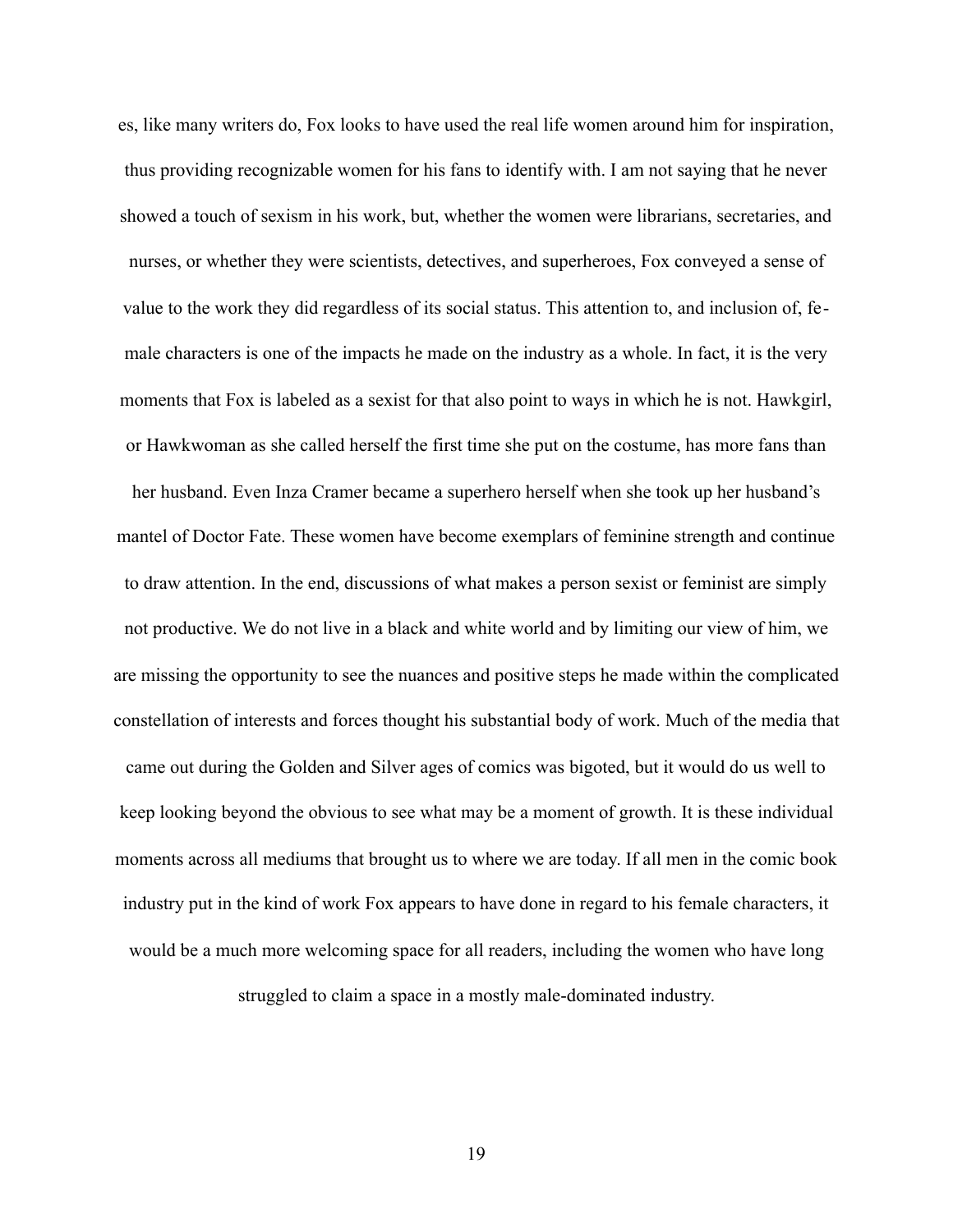# APPENDIX

# COMPIC PAGES REFERENCED



Figure One



Figure Two



Figure Three 20 Figure Four

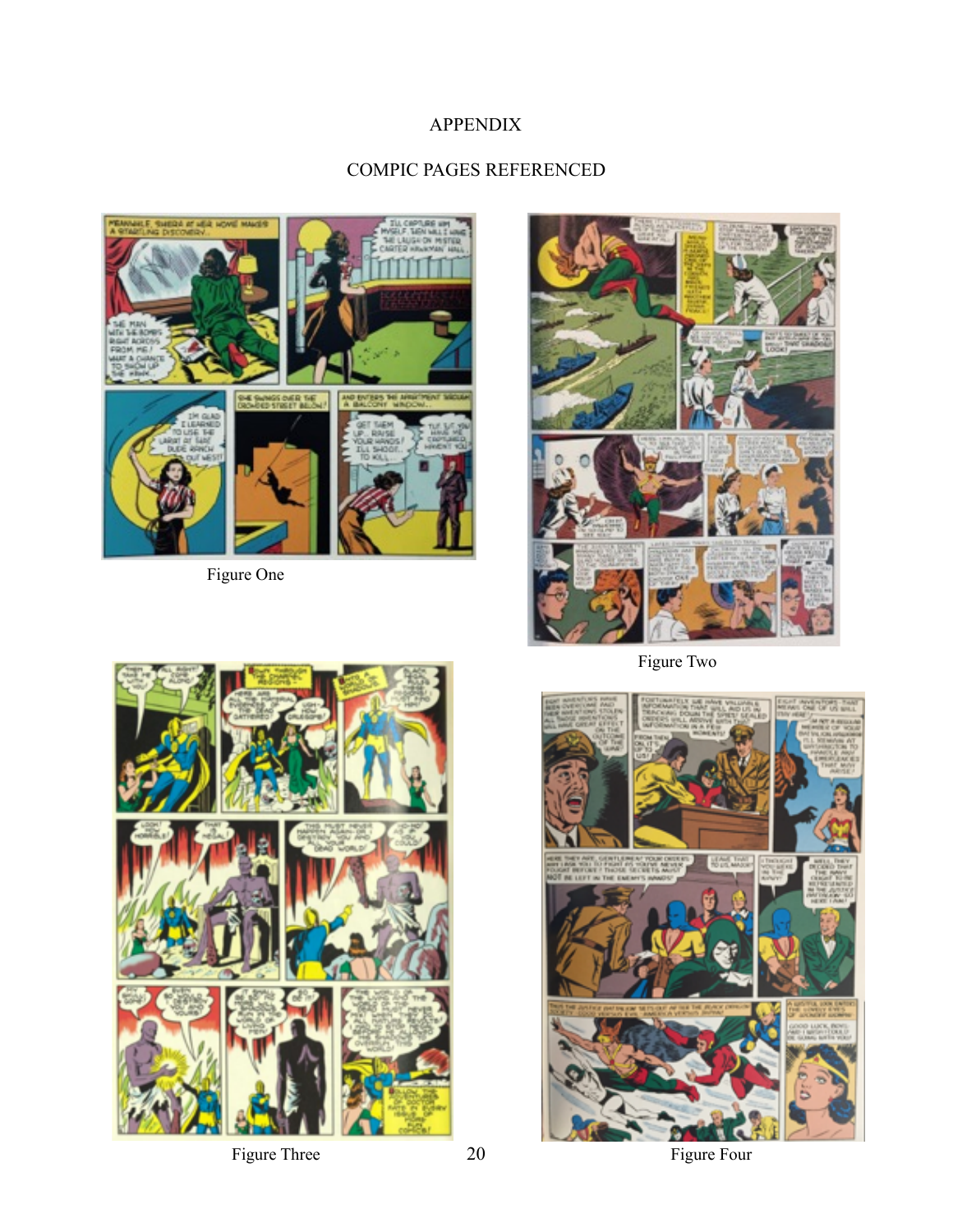#### REFERENCES CITED

- Brooker, Will. "Fandom and Authorship." *The Superhero Reader,* Ed. Charles Hatfield, Jeet Heer, and Kent Worcester, University Press of Mississippi, 2013, 61-71.
- Daniels, Les. *The Life and Times of the Amazon Princess Wonder Woman: The Complete History.* Chronicle Books LLC., 2000.
- Kanigher, Robert. "Kanigher on Kanigher (and Everything Else!): A Long Letter from "RK" and Ye Editor's response." *The Alter Ego Collection Volume 1,* TwoMorrows Publishing, 1999, 169-172.
- Kar, Bob. "Questions about Gardner Fox." Received by Jennifer DeRoss. 12 February 2017. Forward from Theresa Fox.
- Fox, Gardner. "The Justice Society Joins the War on Japan!" *All Star Comics Archives, Volume 3,* DC Comics,1997, 2007, 182-237.
- Fox, Gardner. "The Justice Society of America Pursues Victory for America and Democracy!"*All Star Comics - Archives Volume 3,* DC Comics, 1997, 182-237. 2007, 90.

Fox, Gardner. "More Fun Comics #85" *The Golden Age Doctor Fate - Archives Volume 1,* DC Comics, 85-90.

Fox, Greg. "Re: Gardner Fox Questions." Received by Jennifer DeRoss, 12 February 2017.